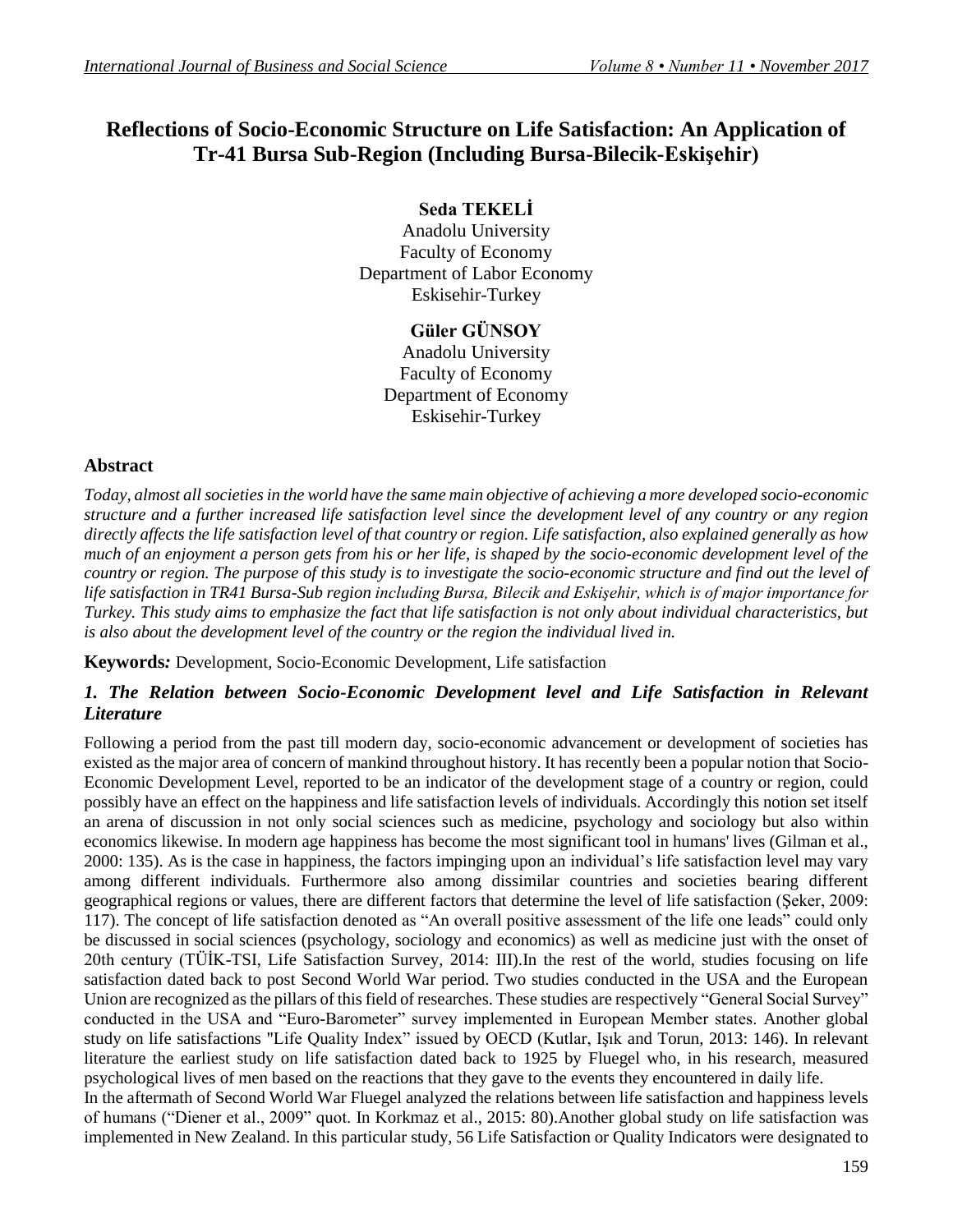measure life satisfaction level and within the context of these indicators a report was issued upon analyzing eight metropolitan cities. In this report the results of the analysis on country-specific information on household, knowledge and talent, economic life standard, economic development, housing, health, natural environment, landscaping, security, social commitment and civil and political rights [\(http://www.](http://www/)Quality flifeproject.govt.nz/pdfs/Quality\_of\_Life\_2003.pdf, 2015: 7-10) were disseminated.

In Turkey on the other hand studies dwelling on life satisfaction correspond to year 2003. In 2003, Turkish Statistical Institute survey alongside with Household Labor force Surveys started to be conducted as an independent study with the arrival of 2004. Life Satisfaction Survey that has been applied in Turkey since 2003 aims to monitor subjective perception of happiness among Turkish citizens and level of satisfaction on formal education, work life, income, personal security, justice, transportation services, personal development, health, social security and similar key life domains as well as the changes witnessed in the course of time (TÜİK, 2014: III). In Turkey the scope of Life Satisfaction Survey is formed of an entire range of households within all residential regions in the territory of Turkey, but the population included in this scope is limited with non-institutional population alone. Life Satisfaction Survey implemented by TÜİK-TSI is composed of three parts in sum. In the first part of this survey, satisfaction and happiness level on the basis of household and individuals is questioned and particular emphasis is rendered on satisfaction from public services as well as personal hopes and expectations. The second part of this survey demonstrates time-series graphics and tables. In the last part it is possible to come across city-based Life Satisfaction Survey, which we largely employed in our research as well. In relevant literature there is a wide range of studies focusing on the effects of socio-economic factors on life satisfaction. In particular studies, factors effective on life satisfaction are mostly analyzed individually and it is attempted to analyze their reflections on life satisfaction whilst in other studies life satisfaction is associated with "happiness" and it is aimed to analyze the effect of socioeconomic factors on the happiness level of individuals. There is a myriad of potential factors impacting the welfare of humans, yet still present day, income has arisen as the most evident factor in researches about the economics of happiness. A vast number of empirical studies evidence that there is a significant correlation amongst happiness, life satisfaction and income (Stutzer and Frey, 2012: 2-9). In the study of Schyns (2002) which could reasonably be categorized as among first-group studies, the relation between life satisfaction and income level has been explored and the analysis conducted over 42 countries revealed that the correlation between income level and life satisfaction is robust in poor countries (Schyns, 2002: 30-34). None the less Kahneman et al. (2006) in their study dwelling on the relation between life satisfaction and income has concluded that there was only a temporary correlation (Kahneman et al., 2006: 1908-1910). In another study focusing on the factors affecting life satisfaction level of women, Kousha and Moheen (2004) reported that an opposite relation existed between life satisfaction and women's activities. Irrespective of that it has been reported that life satisfaction levels of single women were affected by their leisure-time activities and educational levels. (Jan and Masood, 2008: 33-34). In a study that could be classified as second-group research Easterlin (1974) reported that a society's Socio-Economic Development Level had no correlation with its level of happiness (Easterlin, 1974: 118-120). Stevenson and Wolfers (2008) reassessed Easterlin's study and conducted an analysis for a wider range of countries. In this study they manifested that within a large part of analyzed countries, any increase in personal welfare and GDP (Gross Domestic Product), or economic improvement in another saying, positively affected level of happiness. However no evidence could be found in the same study regarding the effect of economic development on the level of happiness in rich countries (Stevenson and Wolfers, 2008: 1). In Turkey however there is a limited range of studies in relevant literature focusing on the effect of Socio-Economic Development Level on Life Satisfaction. Çimen et al. (2006) in their study particularly focusing on city of Ağrı demonstrated that there existed no direct relation between Socio-Economic Development Level and life and satisfaction. Regardless of the prevalence of education, health, social structure, income level, and family structure problems within city of Ağrı the researchers found out high level of life satisfaction among respondents (Çimen et al., 2006: 67).

### *2. Generic Geographical and Socio-Economic Status of Tr41 Bursa-Sub region in Turkey*

160 In order to fit the regional statistics and enable the implementation of socio-economic analyses European Union issued, a classification termed NUTS (Nomenclature of Territorial Units for Statistics) of which Turkish equivalent was named as Classification of Statistical Regional Units has been used. As a candidate state of the European Union, Turkey has adapted this classification into its own statistics compilation. Abbreviated as NUTS (Nomenclature of Territorial Units for Statistics) this classification was co-prepared by-then-named State Statistics Institute (Turkish Statistical Institute) and by-then-named State Planning Organization (Ministry of Development) in 2001 and was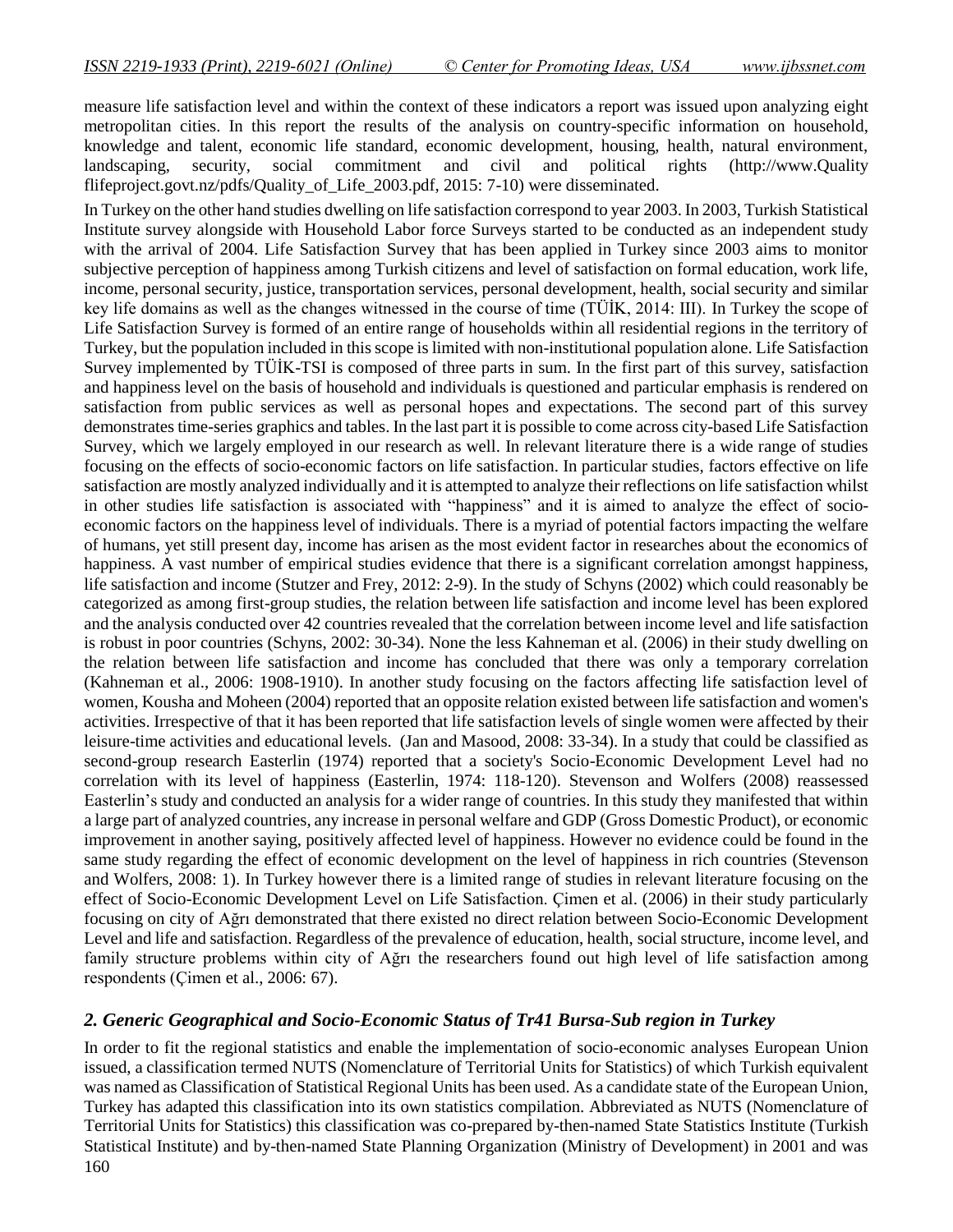enacted on22 September 2002 by cabinet decision (BEBKA, 2013:1).In Turkish NUTS (Nomenclature of Territorial Units for Statistics) regions and cities have been classified under three levels. In Level 1 there are 12 regions (İstanbul, Western Marmara, Aegean, Eastern Marmara, Western Anatolia, Mediterranean, Central Anatolia, Western Black Sea, Eastern Black Sea, North-East Anatolia, Central Eastern Anatolia and South-East Anatolia); in Level 2 on the other hand a total of 26 regions are placed. TR41 Bursa-Sub region constituting the scope of present study belongs to TR4 Eastern Marmara Region. Level 3 entails 81 cities. Accordingly, the focal region of this study encompasses cities of Bursa-Eskişehir-Bilecik. TR41 sub region sets a linkage with the developed regions of Turkey. (See Map 1). In this region there are 39 districts in sum 17 of which are located in city of Bursa; 14 in city of Eskişehir and 8 in city of Bilecik (BEBKA, 2013: 2). In this region city of Eskisehir'slocated in Central Anatolia; city of Bursa in Marmara and city of Bilecik is in the junction point of Marmara, Black Sea, Central Anatolia and Aegean areas. Bilecik is the sole Turkish city bearing this geographical position (BEBKA, 2013: 2).

The region holds 3,71% total surface area of Turkey. In terms of population density this city ranks the fifth following İstanbul, Ankara, İzmir, Adana-Mersin. As seen in year-2014 data city of Bursa situated in this regions among the cities with highest population density (267). As for Eskişehir population density equals to 59; for Bilecik it equals to 44. TÜİK-TSI data pertaining to the period of 2013-2014 demonstrate that TR41 Bursa-Sub region ranked the 7th with respect to net rate of domestic migration within its own classification and ranked the 6th with respect to the net quantity of domestic net migration.Year-2013 regional statistics of TÜİK-TSI manifested that among 26 regions within the scope of Level 2, the region ranks the 9th (94,8%) with respect to literacy rate among the population aged 6 and above in the whole region. With respect to gender this region ranks 11th with a ratio of 96,7% literacy; women population ranks 9th with a ratio of 92,8%.

With respect to higher two-year (college), four-year(faculty) and post graduate(master's and doctorate) education this region, in terms of college and faculty prevalence, ranks the5th (10,6%); and ranks the 4th and 5th for master's (0,73%) and doctorate (0,23%) education respectively. In terms of overall Turkey 5,38% of college-faculty graduates; 9,75% of master graduates and 12,76% of doctorate graduates are from TR 41 Bursa-Sub region. According to labor force market data likewise this region has a distinguished position compared to other regions. In terms of age 15-64 which is termed as population in working age, this region ranks the 4th but it is infeasible to assert that within the region the level of participation to the labor force is equally satisfactory. As manifested by year- 2014 TÜİK-TSI labor force data, the region ranks 16th (49,3%). with respect to labor force participation ratio When analyzed specifically for each city it surfaces according to year-2013 city-based labor force statistics that city of Bursa ranks the 37th with respect to labor force participation ratio (51,5%); Eskişehir ranks the 62nd (46,9%)and city of Bilecik ranks the 34th (51,6%). To obtain a better insight on the socio-economic structure of the region it is essential to analyze the ratios of employment and unemployment, which are the among the other labor force indicators on region-basis. With respect to employment ratio the region ranks the15th 46,3%) among other regions. On a city basis, employment ratio in city of Bursa is 0,8% (ranking 61st); 1,7 % in city of Eskişehir (ranking 16th) and1,1% in city of Bilecik (ranking 39th). With respect to unemployment ratio the region ranks 19th (6,2% unemployment ratio). On a city basis, city of Bursa has 6,6% of unemployment ratio (ranking 57th); Eskişehir city has 8,5% of unemployment ratio (ranking 29) and Bilecik has 6,5%of unemployment ratio (ranking 62nd).

In terms of sectoral distribution of regional employment the region ranks 7th with employment ratios in agriculture (40,1%), in industry (31,7%) and in service sector (51,1%). In terms of sector and gender-based distribution on the other hand majority of employees in agriculture and service sectors are women (15,5% and 50,0%) respectively whilst the majority of employees in industry sector are men  $(46,1\%)$ . Added value generated in this region significantly contributes to Turkish economy. As revealed by year-2011 TÜİK-TSI Regional Gross Added Value data this region, with respect to creating per-person gross added value, ranks the 4th.

In 2011, per-person gross added value equaled to 20.332 Turkish Liras. In terms of sector-based gross added value the region ranks the first in industry sector. Industry sectors that make this region a leader are automotive, textile, ready-wear, machinery, nutrition, electrics, and ceramics and food sectors. Industry has a gross added value of 42,3%; agriculture and service sectors have respective gross added values of 8,2%and 49,9%. The region ranks 22nd in agriculture sector; and 24th in service sector. In agriculture sector the region predominantly takes the stage in growing fruits, vegetables and grains.

Bursa, Eskişehir and Bilecik cities within the region outweigh the rest in terms of importation and exportation figures. As demonstrated by TÜİK-TSI April- 2015 exportation figures, city of Bursa situated in this region ranks 2nd right after İstanbul. Eskişehir ranks 18th and Bilecik ranks 46th. Importation figures of the same period reveal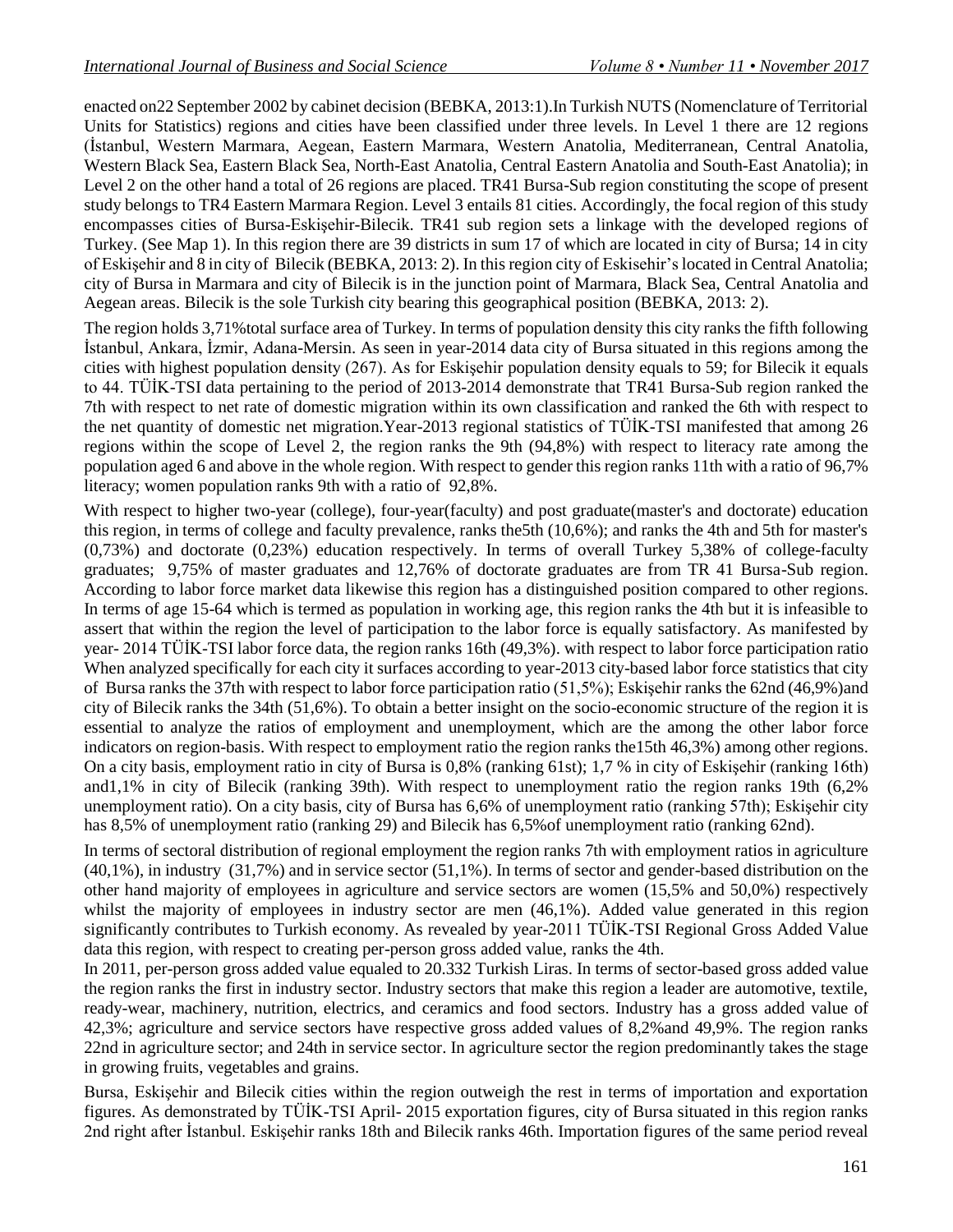that Bursa ranks7th; Eskişehir ranks 20th and Bilecik ranks 33rd. Another factor that deserves emphasis in Socio-Economic Development Ranking is marriage rate, marriage age and in connection with these factors the number of children in a house. It is argued that women population in particular is one crucial factor in life satisfaction. According to year-2014 statistics of marriage the mean ratio in the region is 7,44 per thousand which brings the region to rank19 among others. It is safe to argue that low rate of marriage in the region is related to the marriage age. Mean age of marriage in the region is 28 which brings the region to the 19th rank among others. Highness in marriage age accounts for the lowness in marriage rate. With respect to gender however mean age of marriage among men is 30 and 26 among women. It is also witnessed that fertility rate is lower. As manifested by year-2014 data, fertility rate is 62,5%. This rate brings the region to17th rank among the rest. According to mean rate of fertility of 2014, the rate is roughly15‰ (14,6‰). This rate brings the region to the 10th rank among the rest. Mean rate of divorce is 1,92‰. With a significantly low (8,8‰) level of baby mortality rate, the region takes up 21 strank among others.

## *3. Socio-Economic Development level of Tr41 Bursa-Sub region*

Socio-Economic development has direct effect on a country's welfare and life satisfaction of its citizens. A country's advancement in economic, social and cultural domains; empowerment in institutional capacity; elevation in human resources' quality; betterment in environmental awareness and enhancement in subjective welfare are collectively explained by the concept of development. Development or advancement in another saying is not a phenomenon that can merely be associated with economic development; it is rather a wide scope concept that also encompasses income distribution, education level, health services, women's position within society and feeding as well as several other factors. In the globe and in Turkey development levels of countries and regions have lately been measured and contrasted via "Socio-Economic Development Indexes". In Turkey a foundational study related to this domain is Socio-Economic Development Ranking of Cities (SEGE) Survey. SEGE Survey identifies development level of the cities & regions and provides effectual analyses to ensure development on the basis of region or city.

In Turkey the very first SEGE research dated back to 1996 by State Planning Organization. In this particular research Socio-Economic Development ranking of 76 cities was performed via Principal Components Analysis Method<sup>1</sup>. These cities were separated into five levels in line with their respective development level. In this study a sum of 58 indicators including demography, education, health, employment, substructure and welfare have been utilized. Social and Economic Development Index Survey was repeated in 2003 and Socio-Economic Development rankings of 81 cities were obtained. In 2004 the same survey was applied on district level. 32 variables were employed and by using principal components analysis method relative development levels of 872 districts were determined (Kalkınma Bakanlığı, 2013: 1). SEGE Survey was reiterated in year 2011 upon the affiliation of State Planning Organization to the Ministry of Development. The survey was compiled on the basis of economic and social development indicators of 2009-2010and address-based population registration system. In terms of being the most recent survey entailing Socio-Economic Development Ranking on region and city basis, SEGE-2011 Survey results were harnessed in the study.

In SEGE-2011 Survey demographic indicators, employment indicators, education indicators, health indicators, competitive and innovative capacity indicators, financial indicators, accessibility indicators and life-quality indicators were among the 61 variables listed under 8 main headings (See Table1) SEGE-2011 survey categorized cities under six groups with respect to each one's Socio-Economic Development Level.

In the first-level group of developed cities 8 cities are placed all of which are metropolitan cities namely Ankara, Antalya, Bursa, Eskişehir, İstanbul, İzmir, Kocaeli and Muğla. There are a total of 13 cities in second group. These cities are Tekirdağ, Denizli, Bolu, Edirne, Yalova, Çanakkale, Kırklareli, Adana, Kayseri, Sakarya, Aydın, Konya and Isparta. In the third group there are 12 cities as Balıkesir, Manisa, Mersin, Uşak, Burdur, Bilecik, Karabük, Zonguldak, Gaziantep, Trabzon, Karaman and Samsun. Year-2011 data revealed that in fourth group there are 17 developed cities as Rize, Düzce, Nevşehir, Amasya, Kütahya, Elazığ, Kırşehir, Kırıkkale, Malatya, Afyonkarahisar, Artvin, Erzincan, Hatay, Kastamonu, Bartın, Sivas and Çorum. In the fifth-level developed cities group there are16 cities as Sinop, Giresun, Osmaniye, Çankırı, Aksaray, Niğde, Tokat, Tunceli, Erzurum, Kahramanmaraş, Ordu, Gümüşhane, Kilis, Bayburt, Yozgat and Adıyaman. In SEGE-2011 survey the sixth and last category of developed

 $\overline{a}$ 

<sup>1</sup> Principal Components Analysis is a multivariate statistical method that attempts to explain variance-covariance structure a set of variables via linear integrations of these variables so as to enable dimensional reduction and interpretation.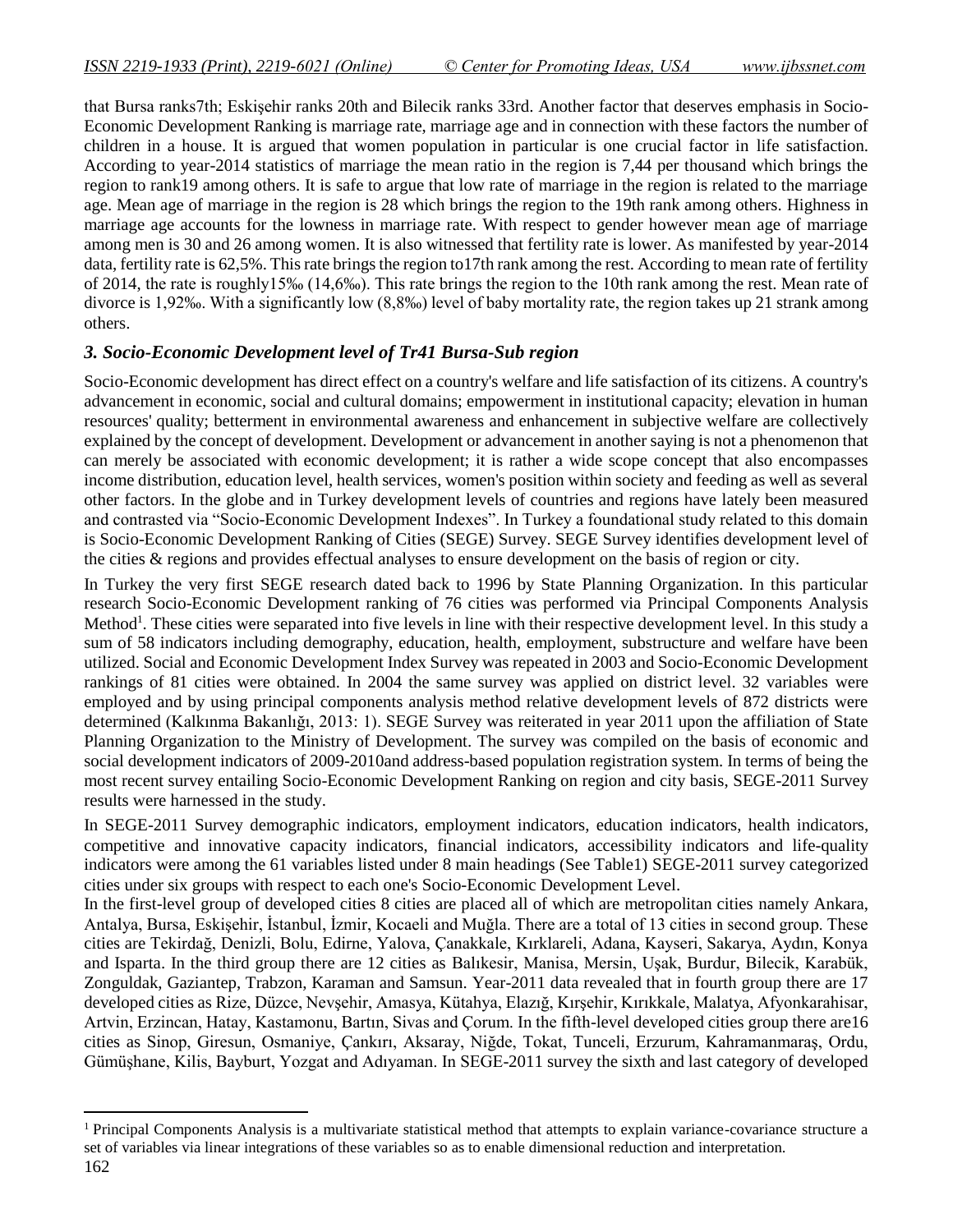cities are 15 cities named as Diyarbakır, Kars, Iğdır, Batman, Ardahan, Bingöl, Şanlıurfa, Mardin, Van, Bitlis, Siirt, Şırnak, Ağrı, Hakkari and Muş (Kalkınma Bakanlığı, 2013: 53-70).

As indicated by SEGE-2011 Survey, cities of Bursa and Eskişehir constituting the scope of present study are listed under first-level developed cities group whereas city of Bilecik is within third-level developed cities group. SEGE-2011 survey initially conducted a ranking of regions with respect to Socio-Economic Development Level but in 2002, so as to fit in European Union regional development policies, NUTS (Nomenclature of Territorial Units for Statistics) was enacted nationwide by cabinet decision. In this classification cities are ranked underLevel-3 classification; in Level 1 and 2 regions are classified. As per this classification Bursa, Eskişehir and Bilecik cities constituting the scope of present study are situated in TR41-Bursa-Subregion. According toSEGE-2011 survey of the region, Socio-Economic Development index value of the region is 1,2667 and the region ranks the 4th in development ranking. In Level-3 classification respective socio-economic development ranking in the region is respectively 6 for city of Bursa, 7 for city of Eskişehir and 27 for city of Bilecik.

City of Bursa within the land of this region constitutes a major place in Turkish exportation. As indicated by TÜİK-TSI 2015 exportation figures, city of Bursa meets 6% of total exportation ratio of all Turkey. The reason accounting for placing Eskişehir in first-level developed cities classification, just as Bursa, is that the city is developed in the domain of education. In this city there are two modern universities and there is high ratio of literacy, which allows the ranking of Eskişehir in second level according to Development Level index. The status of Bilecik as a junction point amidst four regions points to the significance of the city within the region.

In previous section of this research, socio-economic status of the region was briefly mentioned. Nevertheless in order to associate the topic with life satisfaction, factors determining economic and social development level require to be treated on a wider scale on the basis of city and region. Concordantly the next step is to monitor the development of region and cities forming the region on the economic basis first and social indicators next.

### **3.1. Development Analysis of the Region on the basis of Certain Economic Indicators**

In analyzing economic development level of the region, economy-based variables utilized in detecting regional development level in SEGE-2011 survey shall constitute the key point. Within that context initially provincial (city based) and regional GDP and per person GDP levels shall be examined. Next, gross value added, labor force market indicators and industry and commerce indicators will be examined alternately on the scale of cities and regions.

### **3.1.1. Gross Domestic Product (City-Region Level and per person)**

The foremost indicator in determining a region's development level is gross domestic product. Within that scope, gross domestic products and per person domestic products of TR41 Bursa-Sub region and cities within this region are as displayed in the table hereinafter (See Table 2).

Since data of city and region-based gross domestic product were recorded till year2001 only in TÜİK-TSI national accounts database, data from 1999-2001 period are also tabulated in order to make a comparison with previous periods as well in this study. Accordingly the region constitutes 6% of national GDP. This figure indicates that regional cities have significantly high production value and economic activities in the region are remarkably advanced. City of Bursa located inTR41 sub region, thanks to the GDP it creates, is more advanced than the other cities. The developed industry in this city bears a significant share in this prominence. According to year-2001 data the share of Bursa city in Turkish GDP is 4,2%; Eskişehir has a share of 1,4 % and Bilecik has a share of 0,4%. Per person GDP is one other factor affecting the development level of the region and cities (See Table 3).As also indicated in the table, per person GDP of the region is significantly high above the generic ratios in Turkey.

According to year-2001 data per person GDP in Turkey was 2.600 TL whereas on regional basis, per person GDP was much higher (3.070 TL). As we examine on city basis the city with highest per person GDP is Bilecik. Within that framework per person mean GDP of the region is much high above Turkey average. According to year-2001 data per person GDP of the region is approximately 118% above Turkey.

### **3.1.2. Gross Added-value**

TÜİK-TSI regional data not only provide information on regional and per person GDP but also disseminate information on regional and per person gross added-value. As TÜİK-TSI regional database is examined it surfaces that data on regional gross added-value are detailed with respect to their sectoral distributions.

According to Table4 it can be asserted that in terms of gross added-value created in TR41 Sub region, service sector and industry sectors hold significant place. Indeed, industry sector bears a share high above the overall percentage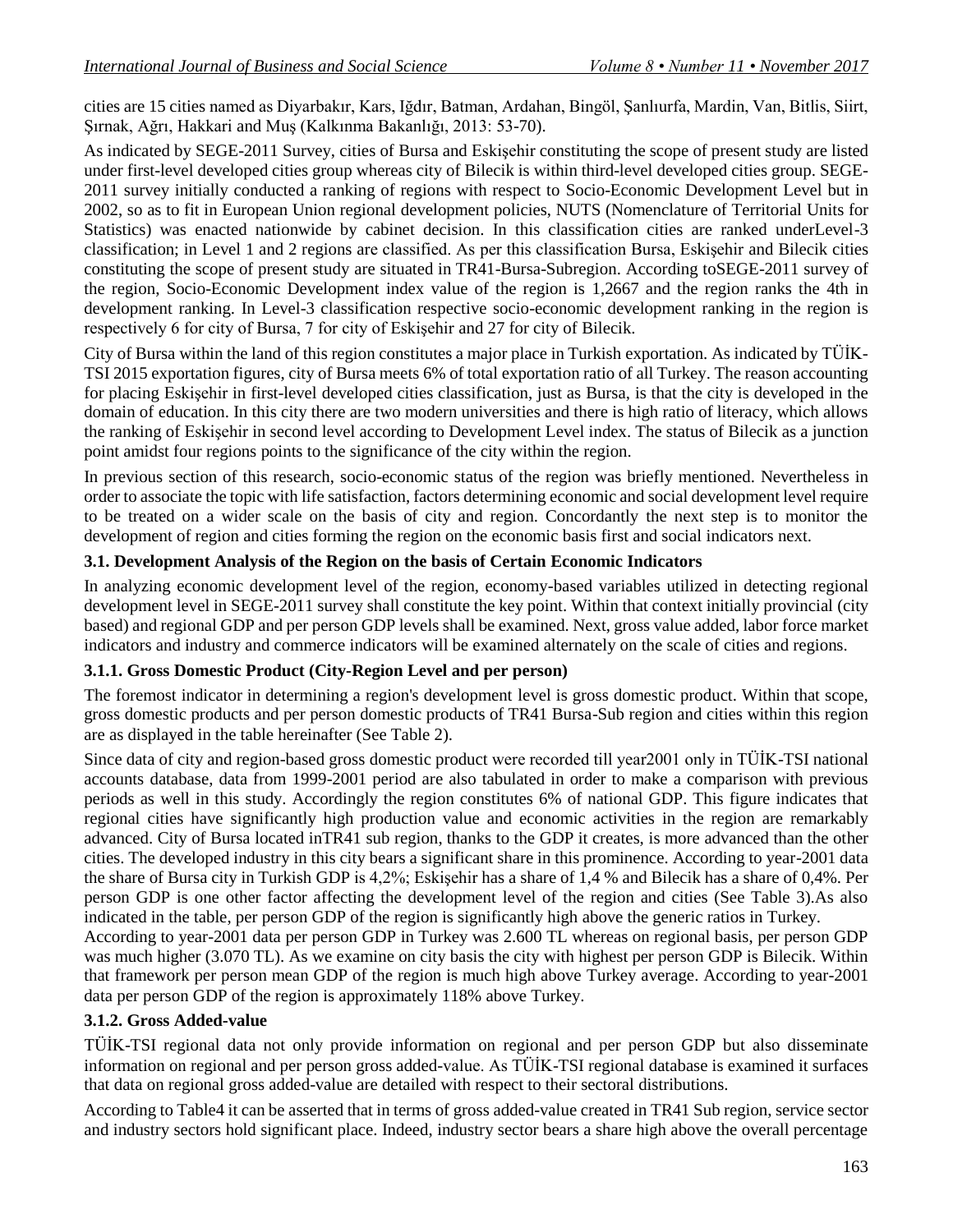in Turkey. Compared to other sectors, gross added-value of agriculture sector in the region is lower; however it still constitutes 62% of Turkey's gross added-value.

Analysis on the basis of each person reveals that per person gross added-value is 15.500 TL in overall Turkey whereas in TR41 sub region per person gross added-value is 20.332 TL which is significantly above Turkey average. Thanks to this ratio the region ranks 4th among other regions within Level 2 classification.

In line with above-given tables and data it can be argued that in terms of GDP and gross added-value created in the region, this land holds significant place in Turkish economy. The region meets a remarkable share in Turkey's industry and service production.

### **3.1.3. Labor force Market Indicators**

The indicators that will specifically be analyzed in this part as labor force market indicators are labor force participation ratio, employment ratio and unemployment ratio on a regional base. Such key indicators shall be respectively examined on the basis of sector and gender. As regional employment data are probed into it can be argued that the region holds a median rank among others with respect to employment ratios. As stated above as well, in terms of employment ratio, the region ranks 15th among the rest. With respect to key labor force indicators, current status of the region and cities within the region can be further examined in Table 5.

In TÜİK-TSI official web site it is feasible to access year-2014 data for Turkey and TR41 sub region but on a city basis it is possible to access year-2013 data. This difference is presented as parenthetical information in the table. Thus for year 2014 in TR41 sub region labor force participation ratio is approximate to Turkey average. In Turkey, labor force participation ratio for the population aged 15 and above is 50,5% and in this particular region this ratio is 49,3%. In terms of unemployment and employment ratios however, in this region not only employment ratio is high above Turkey average but unemployment ratio is also below Turkey average. In TR41 sub region unemployment ratio is 6,2% whereas employment ratio is 46,3%. As labor force market is examined on a city basis it appears that in Bilecik labor force participation ratio is higher than other cities. According to year-2013 data labor force participation ratio in Bilecik is 51,6%; in Eskişehir labor force participation ratio is 46,9% and in Bursa the same finding corresponds to 51,4%. With respect to unemployment and employment ratios however the city with highest level of unemployment is Eskişehir, which also has an employment ratio lower than other cities.

Gender –based labor force indicators in the region manifest that men have higher labor force participation ratio than women in overall Turkey and also within the region. According to year-2014 data, (Table 6) labor force participation ratio of men aged 15 and above is 71,3% in overall Turkey while in this region the same ratio equals to 70%. Among women however this ratio is respectively 30,3% and 28,89%. Unemployment ratio, within overall Turkey as well as the region in particular, is much higher among women compared to men. Another result manifested in this table is that employment ratio is much higher among men than women (See Table 6).Sectoral distribution of employment in the region is identical to Turkey in general and service sector holds a wider share of employment compared to the other sectors. In TR 41 subregion45,9% of total employment belongs to service sector; in agriculture sector employment ratio is 10,7%; and in industry sector the share is 43,3% (See Table 7).

As seen from the table, with respect to age groups, labor force participation of men is much higher than women in overall Turkey and in the region. The tables below illustrate men's and women's labor force participation ratios with respect to age groups. As seen in Table 8 and Table 9, in TR41 sub region, with respect to all age groups, labor force participation among women is comparatively lower than men as is valid in overall Turkey.

25-34 age group is the range in which men and women in the region exhibited the highest ratio of labor force participation. In this group labor force participation ratio of women is 42,4% and labor force participation ratio of men is 94,1%. Within the region labor force participation among men is significantly higher than Turkey average. It can reasonably be argued that labor force participation among women is on average level. With respect to unemployment according to age groups data of 2014 reveal that in all age groups unemployment ratio among both men and women is significantly below Turkey average.

### **3.1.4. Indicators of the Industry in the Sub region**

Another significant indicator that can reflect economic state of any country is sectoral distribution of workplaces. As seen in Table 10 as well a vast majority of workplaces in the region (45.445) are trade businesses. In TR 41 subregion17.945 of workplaces are active in manufacturing sector; 16.057 in transportation, storage and communication sector and 10.363 are operational in hotel, restaurant and coffee shop sectors. In this region the sector with minimum quantities of workplace is electricity, gas and water sector. Distribution of employment among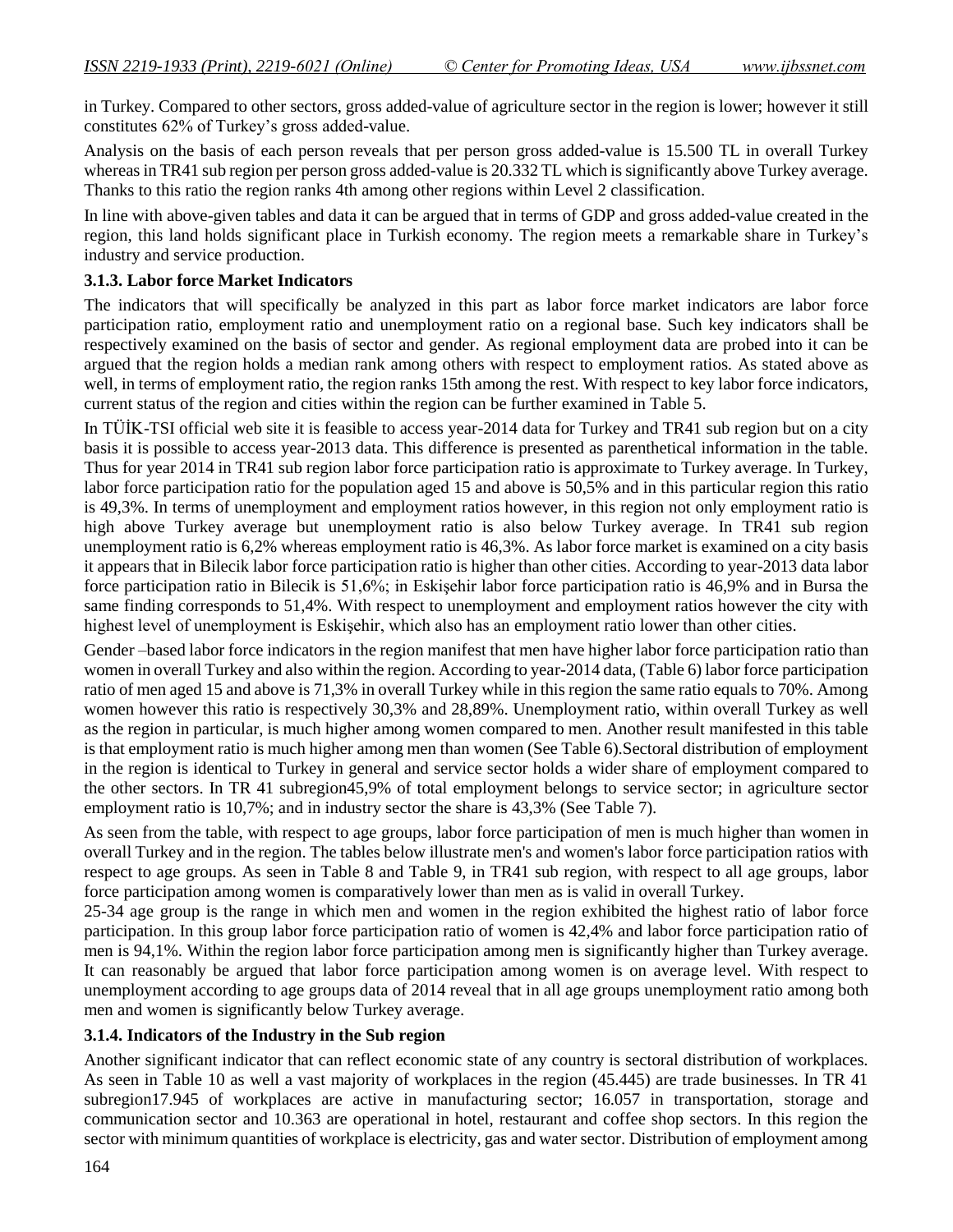sectors is as demonstrated in Table 11. Accordingly in manufacturing industry, employment density is much higher than other sectors. The second sector with high density is wholesale and retail trade. In the domains of health works and social services employment density is significantly lower.

## **3.1.5. Indicators of External Trade in the Region**

External trade development of the region can be assessed via exportation and importation figures of the region. Accordingly it becomes feasible to view the region's position in Turkey's exportation and importation as well as importation and exportation share of these cities within the region. Table 12 displays exportation data. As seen, between 2010-2013, exportation size in Turkey expanded but it is not feasible to witness the same progress within the region. In terms of exportation size the region decreased in subsequent years. In 2010 the region had 10% share in overall Turkey, but in 2013 the number fell to 6,5%. On a city basis, for the period between 2010-2013, city of Bursa had a significantly high ratio of exportation in the whole region. In 2013 90% of regional exportation was organized in city of Bursa but in 2010 the ratio was 94%. In year 2013 the share of Bilecik and Eskişehir cities within total ratio of exportation were respectively 0,8% and 8,4%. But in the course of time Bilecik expanded its exportation figures.

As external trade potential of the region is examined with respect to importation, it becomes possible to draw the table below. As seen in Table13, although increased in terms of analyzed period, regional importation value significantly decreased after 2012. In 2010 the share of the region within Turkey's total importation ratio was 5,7% but in 2013 there was a significant fall by 3,5%. In 2013 the share of cities among regional importation was such; the share of Bursa city within regional importation value was 90%, the share of Eskişehir was 8% and the share of Bilecik city was around 1% level. Within that context Bursa, thanks to both exportation and importation values, stands out as the locomotive force within the region.

### **3.2. Developmental Analysis of the Region with respect to Certain Demographic and Social Indicators**

Development Level of any region is not only determined by economic indicators but by demographic and social indicators a like. Accordingly education, health and population factors play critical role on regional development level. Regional demographic level for year 2012 and 2014 is as seen in table14and table 15.

As displayed in the table regional population which was, in 2012, 3.682.037 showed a slight increase in 2014 and reached to 3.804.784. Almost the entire population (98,9%) in the region were located in the city and district centers. 1,2% of the population lives in sub districts and villages. With respect to population density in overall region and cities specifically however, during the period between 2010-2014, per person number or population per  $km<sup>2</sup>$ increased in region-wide. In 2010 population density in the region was 126 while in 2014 the density jumped to 133 (SeeTable15)As seen in 2014 data, 21,1% of the population in this region consisted of age 0-14 population whilst population between ages15-64 formed 70,3% of regional population. Population aged 65 and above had a share of 8,7 %. In the region total age dependency ratio is below Turkey average. In 2014 total age dependency ratio in Turkey was measured as 47,6% while in this region particularly age dependency ratio was 42,4%. Although in this region youth dependency ratio (30,0%) is below Turkey average, old dependency ratio is above (12,4%) Turkey average. (See, Table16).

Another indicator that designates a country's Socio-Economic Development Level is average size of the household. According to year-2014 data average size of the household in Turkey was 3,6; in this region household size was 3.1. On a city basis, concerning the same year, the city with the lowest household size was Eskişehir (2,8) and the one with the highest household size was Bursa (3,4). As the region is analyzed in terms of education indicators it is detected that for 2014 elementary schooling ratio was above Turkey average. In Turkey elementary schooling ratio is around 98,7% while in this region it amounts to 99,1%. In secondary schooling level on the other hand net schooling ratio is roughly 79% overall Turkey while in overall region it amounts to circa 86% which is significantly above Turkey average.

As seen in Table 17 education level of the region is comparatively higher than Turkey average. A considerable portion of educated population consists of high school or equivalent graduates.

Health is one other indicator that sets a region's Socio-Economic Development Level. Providing health services to all citizens within the region has direct effect on the satisfaction of residents. Scarcity or density of health staff per person has immediate effect on satisfaction. In Table 18 the number of health staff overall Turkey and in the region are listed with respect to their employment fields.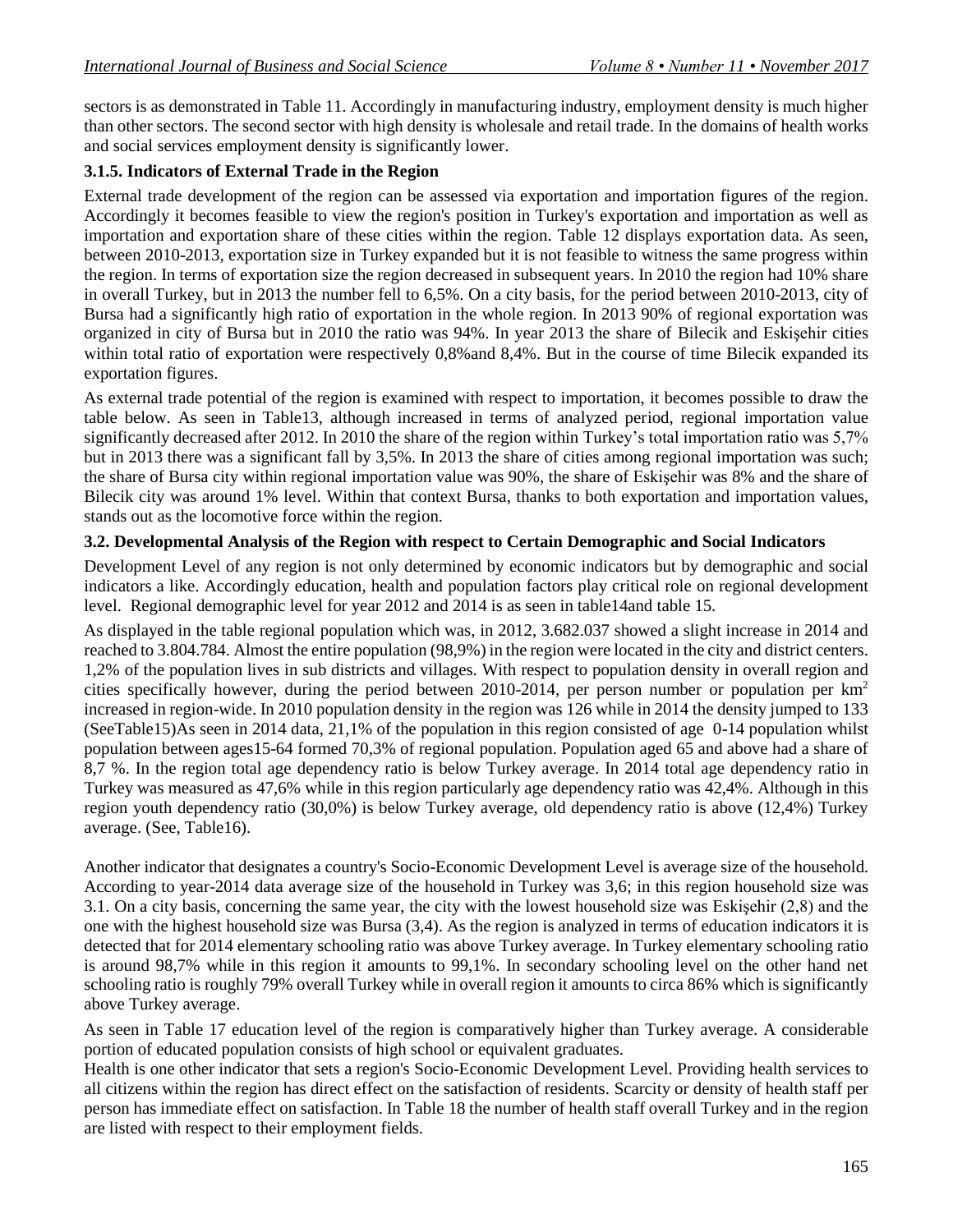As displayed in health statistics of TÜİK-TSI 2013, this region bears around 5% of the health staff overall Turkey; thus number of health staff per person is high above Turkey average. As noted earlier, thanks to its geographical position, the region receives frequent domestic migration thus another factor determining the Socio-Economic Development Level of this region is migration or in a different saying, the amount of received and given emigrants. Cities situated in TR 41 sub-region offer employment by means of their developed industry and also higher education opportunities by virtue of their accomplished universities. These are the causes that attract domestic emigrants to the region. Internal migration mobility within the region and regional cities is as detailed in Table19. As manifested in year-2014 TÜİK-TSI migration statistics, net migration rate is significantly low in the region. In the region the level of received migration is high above given migration. Within the region, given migration is above the opposite direction in Bilecik city only; hence net migration rate is in negative value, but this situation has no effect on overall region .

## *4. Life satisfaction level of TR 41 Sub region*

While examining Life Satisfaction Level in TR 41 sub-region specifically and its cities, a brief insight will be shared on general satisfaction level in Turkey. Next household satisfaction level in this region and cities will be manifested. As illustrated by TÜİK-TSI Life Satisfaction 2014 data, 56,2% of aged 18 and above male and female population is extremely happy and happy in Turkey. The respondents claiming to be extremely unhappy and unhappy are11,8% of the population aged 18 and above. In the designation of happiness level on city and region basis, year-2013 data were retrieved from TÜİK-TSI official web site so the evaluation will basically focus on year 2013. Accordingly (table 21), 62,6% of the population aged 18 and above report to be extremely happy and happy in Eskişehir. The ones reporting to be unhappy and extremely unhappy constitute 9,3% of the population. Once an identical evaluation is repeated for cities of Bursa and Bilecik it surfaces that in Bursa 61,08 %of the population aged 18 and above report to be extremely happy and happy whereas 9,4% report to be extremely unhappy and unhappy. As for Bilecik these ratios are respectively 63,5% (extremely happy and happy) and 5,8% (unhappy and extremely unhappy). A general assessment of the region indicates that among age 18 and above age group in the region, 62,4% report to be extremely happy or happy while 8,2% of the population reported to be unhappy or extremely unhappy.

As level of happiness in Turkey is measured in terms of year-2014 data as per age groups it surfaces that the majority of extremely happy population is composed of individuals aged 18-24 overall Turkey; the ones reporting to be happy are the opposite age group corresponding to age 65 and above. The ones between 45-54 age group report to be unhappy or extremely unhappy. In determining happiness level among the cities with respect to age groups TÜİK-TSI categorized its year-2013 data as happy, average and unhappy. It can thus be claimed that in city of Bursa a good portion of happy ones, similar to Turkey in general, belong to age 18-24 group (72,7%) and individuals from age 65 and above. Unhappy population is between age 55-64 (13,9%). In city of Bilecik population with highest level of happiness is aged 65 and above; population with highest level of unhappiness is 55-64 age group (11,8%). As for Eskişehir city the happiest age group is age 65 and above (68,6%) the unhappiest age group is 55- 64 (11,3%). In overall region, happiness level of the age 65 and above population is higher than the other age groups (69,9%). The age group with highest level of unhappiness is 55-64 age group (12,3%).

As was noted in the beginning of our paper when life satisfaction is analyzed on region and city basis satisfaction level on health, social security, formal education, work life, income, personal security, justice, transportation services, personal development and similar basic life domains will be underlined. The foremost factor that considerably affects individuals' life satisfaction level is income. According to table 22 presenting the extent a household income meets personal needs,73% of respondents report that their income fail to meet their needs in overall Turkey and in the region specifically.

However as income satisfaction on individual level is examined it surfaces that half of the respondents report to feel satisfied with their income while the remaining individuals report to be satisfied in average level or not satisfied at all (table 23). As income satisfaction is examined with respect to income groups, as seen in table 24, similar to overall Turkey in the region likewise once the level of income increased the ratio of the ones reporting their satisfaction with personal income also climbed. In the region the ones with 0-1080 TL income reported to be happy with their income (58%) while the ratio climbed to 70,2% among the ones with 3181 TL and higher income level.

Although marital status and gender act as the key determinants for a number of statistical indicators (education, employment, unemployment etc.) they play no differentiating role in Life Satisfaction Survey. As seen in Table 25 happiness level is considerably high among married men and women and single women and men. In this region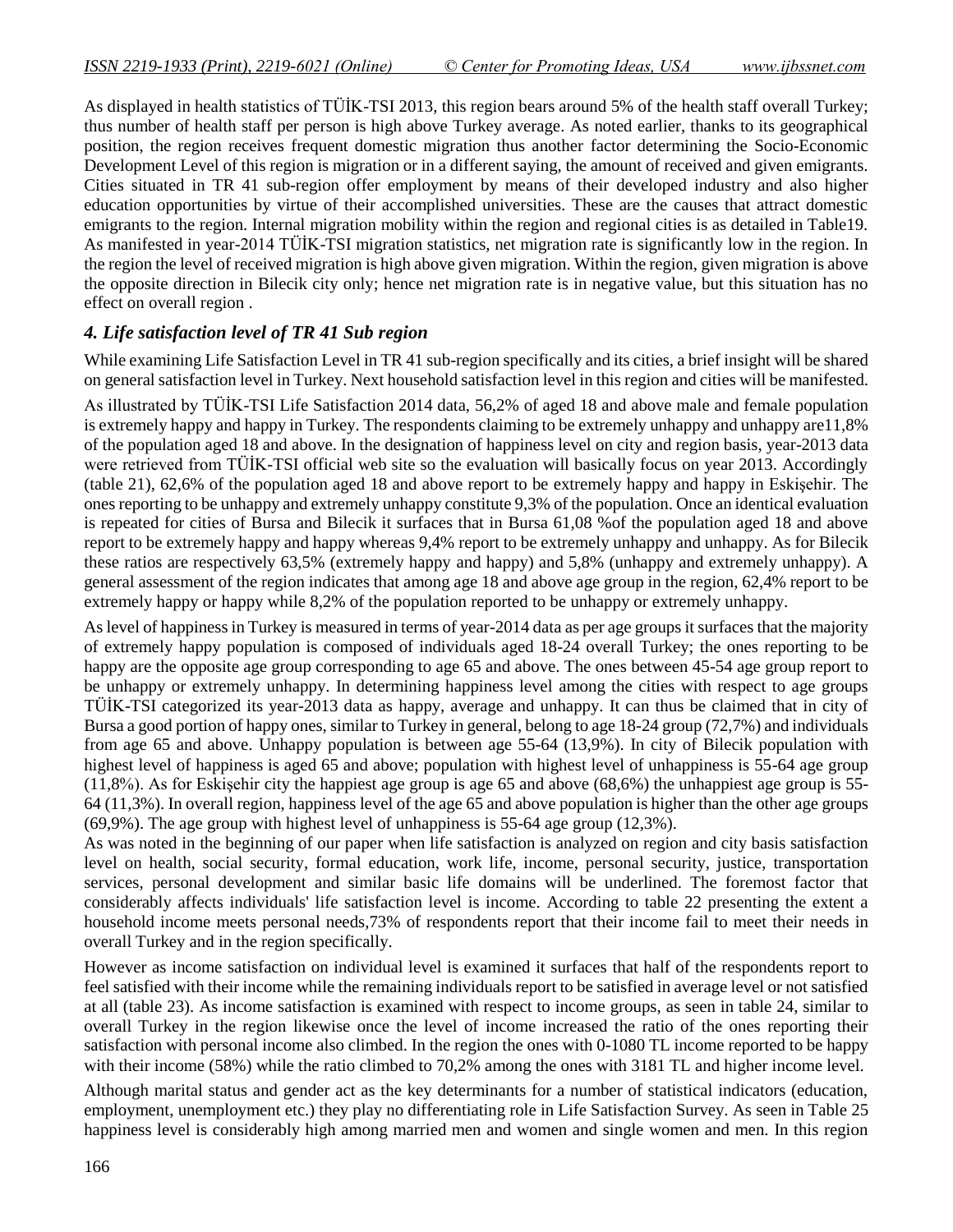61,4% of married men report to be happy; among married women this figure rises to 68,3%. 55,4% of single men and 58,4% of single women claim to be happy. Education level is one other factor that determines individuals' life satisfaction levels. In overall Turkey there is a corresponding rise in the number of happy people as the level of education increases. But in this region particularly a similar finding cannot be obtained. In this region the percentage of the ones reporting to be happy despite their weak educational background (66,5%) is almost identical to the percentage of college, faculty, master's and doctorate graduates (65,2%). Although happiness remains the same, unhappiness decreases as the level of education increases. Among the ones with no educational background 10% of the respondents report to be unhappy whereas among college, faculty, master's and doctorate graduates the ratio of the ones reporting to be unhappy is 5,6% (table 26).

Although no direct relationship exists between educational background and state of happiness, satisfaction level from received education varies with respect to educational background. In Turkey 56% of the population with elementary level education claim to be satisfied with the education they received while among the ones with higher education background this ratio increases to 73%. On a region basis, only half of the population with elementary education reported to be satisfied with their educational background; 75% of the population with higher education background reported to be satisfied with their educational background (Table 27). In this region 63,4% of the ones registered to social security institute report to be happy which indeed is a ratio over Turkey average; 49,3% of unregistered ones report to be happy. Nonetheless among the ones not registered to social security institute the ratio of unhappy population is significantly higher than the registered ones (Table28).

The finding that those registered to social security institute are happier in overall Turkey and on the basis of region alike brings a question. Are the registered ones satisfied from the services provided? Table 29 demonstrates that approximately 70% of the population overall Turkey feel extremely satisfied and satisfied from provided services. Merely 2% of the population reported not to be satisfied at all from provided services. On the basis of particular region, similar to Turkey average, 68% of the population feel extremely satisfied and satisfied from provided services; merely 2% of the population reported not to be satisfied at all from provided services.

Other indicators that affect individuals 'satisfaction level concerning social security services are satisfaction received from health services and assistance provided to the sick and poor ones. In overall Turkey and in this region specifically, a majority of population report to be satisfied from health services and assistance provided to the sick and poor ones. As seen in Table 30 and table 31, circa 78% of regional population report to be extremely satisfied and satisfied from health services; the ratio of the ones satisfied from assistance provided to the sick and poor ones is around 58%.

Another major indicator pertaining to satisfaction level from work life (employment) is satisfaction level that individuals gain from their work. Table 32 displays that in overall Turkey around 80% of working population is extremely satisfied and satisfied from their work. In the region particularly the ratio of satisfied work force is above Turkey average and in TR 41 sub-region about83% of population report to be extremely satisfied and satisfied from their work. In the region the ratio of the ones reporting to be not satisfied from their work is around 8%, which is lower than Turkey average.

A considerable portion of working population report to be satisfied from their work but still some employees define a number of issues as problems. In overall Turkey and in the region specifically, the issues defined as problems by employees are wage amounts and wage gaps (Table 33). Circa 52% of working population define wage phenomenon as a problem on the basis of amount and gap. Other problems defined as problem by employees in the region are working conditions(20%) and administrative issues (13%) respectively, late and missing payments are the problems in the last ranks. The findings obtained so far reveal that a significant portion of regional population reported to be happy. In addition to all the information provided it should be noted that main happiness resource of humans is their families as is the case in overall Turkey in this region likewise. In the families the share of children on happiness level is much higher than the others (Table 34).

As we examine happiness resources with respect to possessed values more than half of the population (69,9%) reported that being healthy is the greatest resource of happiness which is then followed by love, success, money and work as the values that provide happiness (Table 35). Accordantly a majority of regional population is, as seen in table36, unhopeful about the future (72,5%). The ones feeling extremely unhopeful about the future are in this region 5,9%which is a ratio below Turkey average.

As the age progresses the level of future-related hopelessness decreases. For instance in overall Turkey about 84% of aged 18-24 population are unhopeful about the future; but among the group aged 65 and above, unhopeful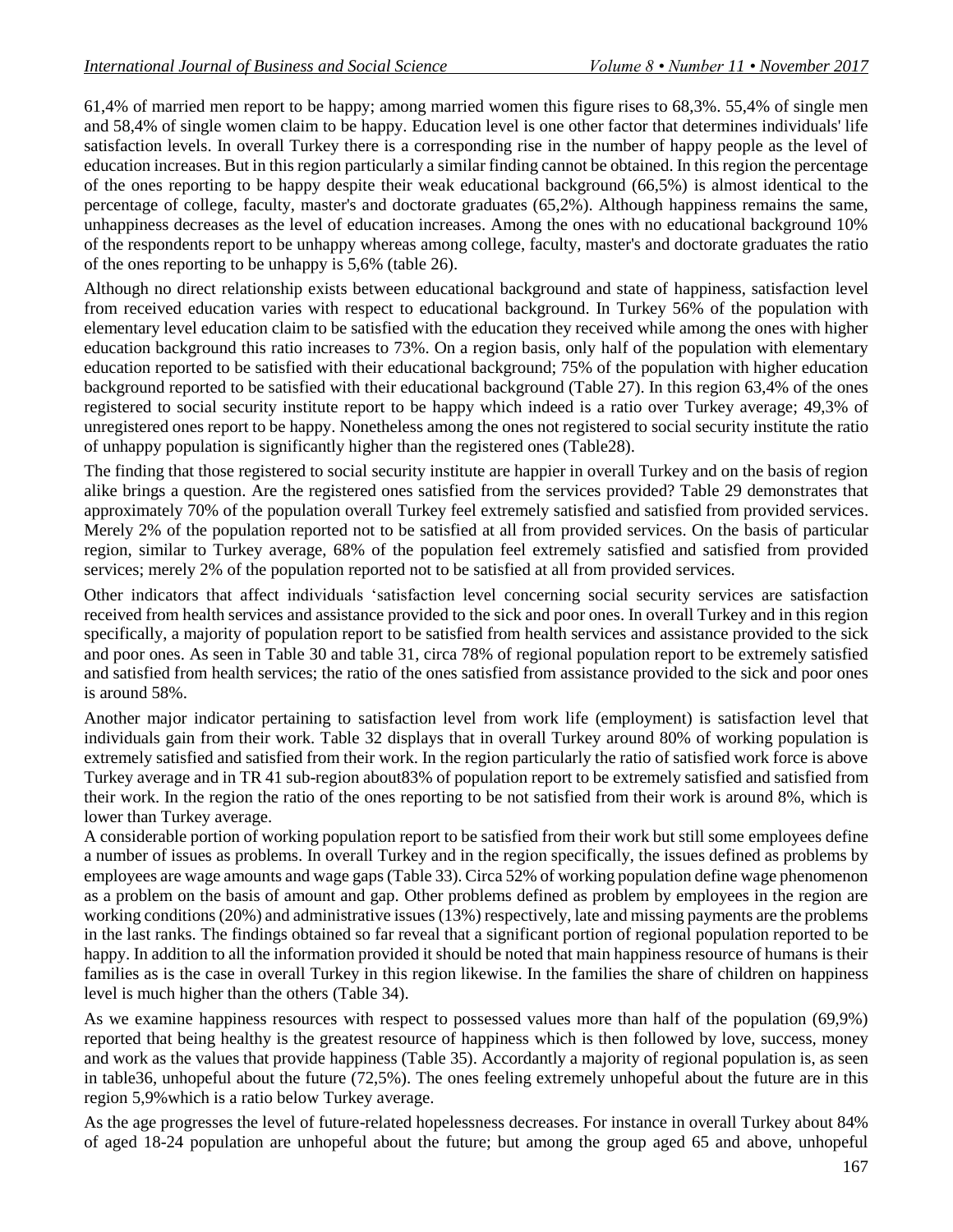population falls to 74%. Concerning this region it is feasible to come across an identical finding. In the region about 83% of the aged 18-24 population report to be unhopeful about the future, whereas 78% of the population (elderly population) aged 65 and above report to be unhopeful (Table 37). The environment in which people live in and justice services they receive are also effective factors on life satisfaction. Within that context it can be argued that both Turkey and the region managed to pass the criteria in terms of both variables. As seen in Table38 and table39, about 67% of the regional population reported that their environment is extremely safe and secure; 52% of the regional population reported that they are extremely satisfied and satisfied by the services provided by justice system.

Upon detecting that within Turkey and region, in terms of Life Satisfaction, all factors were defined as satisfactory and pleasing by the populations, it would be feasible to explain the prioritized issues that are defined as problems by the population so as to shape prospective policies. According to Life Satisfaction Survey that was compiled by TÜİK-TSI on the basis of year-2013 data, a majority of Turkish citizens report that terrorism is one of the foremost problems. In this region particularly, the ratio of the population viewing terrorism as the main problem is high above Turkey average. In overall Turkey as well as in the region, firstly-prioritized problems by the respondents are unemployment, education, high-cost of living, health and economy depending on their respective intensity. In our region, for each separate problem domain, the percentages are respectively 20% for unemployment; 9% for education; 14% for high cost of living, 11% for health and 9% for economy.

### *5. Conclusion*

The foremost factor that directly affects any country's development level and life satisfaction levels of its citizens is the Socio-Economic Development Level of that particular country and region. On the other hand Development Level of the regions is determined not by economic indicators alone but by demographic and social indicators collectively. Accordantly a number of key factors viz. health, social security, and formal education, work life, income, personal security, justice, transportation services and personal development are also utilized as the principal constituents in Life Satisfaction Analyses. Within that context to measure the effect of Socio-Economic structure of TR41 Bursa-Sub region constituting the focal point of present study on the level of Life Satisfaction, the first attempt has been to examine region-based GDP and created added-value. It was then concluded that this region's GDP is above Turkey average and particular cities in the region enable quite high levels of added value creation. This finding evidences that this region, by means of created added-value, renders tremendous contribution to Turkish economy. According to year-2011 TÜİK-TSI Regional Gross Added-Value data, this region ranks the 4th among others in terms of per person gross added-value generation. The region is, with respect to generated gross added-value and per person gross added-value, high above Turkey average. According toSEGE-2011 analysis of the region it bears 1,2667 Socio-Economic Development index value and it ranks the 4th in regional development ranking. With respect to Level-3 classification, socio-economic development ranking of the cities in this region are alternately6 for city of Bursa, 7 for city of Eskişehir and 27 for city of Bilecik. The fact that this region ranks among the first in Development Level of Turkey positively affects individuals' satisfaction from their incomes.

By the same token, parallel to the rise in income level the ratio of respondents reporting their satisfaction with received income also elevates in this region as is the case in overall Turkey. Bursa city located in the region holds a significant share in Turkish exportation rate and according to year- 2015 exportation data, 6% of total exportation ratio of Turkey is performed in Bursa, which in effect positively affects generated added-value and employment ratio in the region. Additionally the position of Eskisehir city, similar to Bursa, among first-level developed cities is inextricably intertwined with the advancement of this city in the field of education. As employment data pertaining to the region are examined it can be asserted that this region, compared to other regions, holds a median rank in terms of employment ratios. With respect to employment ratio, this region ranks the 15th among others. In the region employment ratio is high above Turkey average; unemployment ratio is below Turkey average. Similar to overall Turkey in TR41 Sub region as well women from all age groups have lower level of labor force participation than men. Of both men and women within the region the highest age group in labor force participation is 25-34 age group. Such promising picture in labor force market indicators in this region is also reflected in labor force market or happiness indicators related to employment. In the region 63,4% of citizens registered to Social Security Institute (SGK) report to be happy and this ratio is high above Turkey average. In addition 68% of the population in this region reported that they feel extremely satisfied and satisfied with provided services. This correlation directly leaves a positive effect on satisfaction level received from work life and 83% of the working population in the region report to be extremely satisfied and satisfied from their work.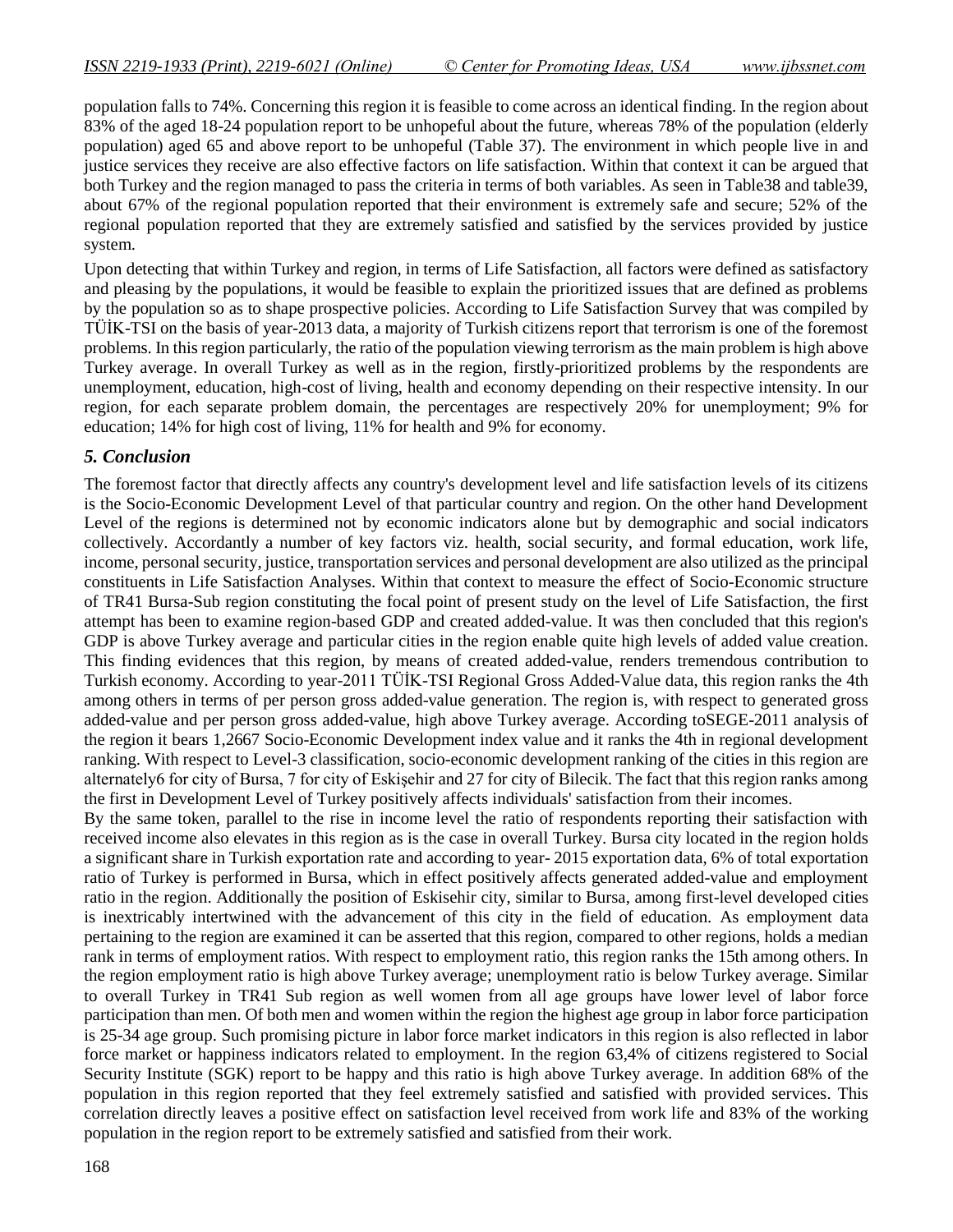As the region is analyzed with respect to education indicators it surfaces that the region high educational level significantly high above Turkey average. As for year 2014 the ratio of elementary schooling is higher than Turkey average. It is detected that a large segment of educated population is high school or equivalent graduates. Although overall Turkey there is a direct correlation between education level and life satisfaction the same argument seems to be void for the region analyzed hereby. In parallel with the increase in educational level a corresponding rise is witnessed in the frequency of happy individuals Turkey-wide. Nonetheless in this region (66,5%) of people report to be happy despite being non-graduates, and (65,2%) of people with college, faculty, master's and doctorate degrees also report to be happy. As seen the percentages are almost the same. Despite that, unhappiness goes down as education level goes up though the same argument is not valid for happiness. Among non-graduates the ratio of reportedly unhappy ones is 10%; among people with college, faculty, master's and doctorate degrees the ratio of reportedly unhappy ones is 5,6%. Overall Turkey, respondents with elementary level education report to be satisfied with the education received; but in the region the ratio of satisfied people is halved. Still it can be argued that in Turkey as well as the region there is significantly high level of satisfaction among higher -education diploma holders. This correlation is substantially connected to the existence of top- raking Turkish universities within Bursa and Eskişehir cities situated in the region. Health is one other indicator that sets a region's Socio-Economic Development Level. Providing health services to all citizens within the region has direct effect on the satisfaction of residents in the region. Scarcity or density of health staff per person has immediate effect on satisfaction. It is safe to assert that this region bears around 5% of the health staff overall Turkey; thus number of health staff per person is high above Turkey average. In the region high development level in health domain has direct effect on the happiness of the population in the region. In overall region, a majority of population report to be satisfied from health services and assistance provided to the sick and poor ones. Circa 78% of regional population report to be extremely satisfied and satisfied from health services; the ratio of the ones satisfied from assistance provided to the sick and poor ones is around 58%. It is feasible to link high happiness levels among aged 65 and above citizens in the region with the development in health domain. Another indicator proving that regional population paid heeds to health services and relevant developments is that more than half of the population (69,9%) reported that being healthy is the greatest resource of happiness which is then followed by love, success, money and work as the values that provide happiness. Although in this region youth dependency ratio is below Turkey average, old dependency ratio is high above Turkey average. Discrepancy in age dependency ratios in the region also affects future-relevant expectations of individuals. In the region about 83% of the aged 18-24 population report to be unhopeful about the future, yet this ratio is lower among aged 65 and above group also termed as *elderly* population. Consequently according to net migration rate which is one other Socio-Economic Development indicator, cities situated in TR 41 sub-region, by means of their developed industry, offer employment opportunities and educational means with their modern universities. Hence the region receives intense domestic migration. Accordantly as a consequence of positive developments an intense flux of domestic migration is received which also leads about 67% of the regional population to believe that their environment is extremely safe and secure.

In the light of all such findings it can reasonably be asserted that high Socio-Economic Development Level in any region has a positive effect on the Life Satisfaction that regional population receives. Yet associating or limiting life satisfaction of the regional population with regional development level alone would be misleading for overall Turkey. Nation-wide Socio-Economic Development level and national security are also effective on the satisfaction among regional population. For instance as manifested in Life Satisfaction Survey as well, the ratio of the population viewing terrorism as the main problem is high above Turkey average. In overall Turkey as well as in this region, firstly-prioritized problems of the populations are unemployment, education, high-cost of living, health and economy depending on their respective intensity.

## *References*

BEBKA, (2013). Bursa Eskişehir Bilecik Bölge Planı 2014-2023. BEBKA, 1-290.

- Çimen A., Çınar O. ve Kaya F. (2006). Ağrı İlinin Sosyo-Ekonomik Yapısı ve Yaşam Memnuniyeti Araştırması[.http://www.edergi.atauni.edu.tr/ataunisosbil/article,](http://www.edergi.atauni.edu.tr/ataunisosbil/article) (Erişim Tarihi: 01.06.2015), 49-68.
- Easterlin, R. (1974). Does Economic Growth Improve the Human Lot? Some Empirical Evidence, Nations and Households in Economic Growth: Essays in HONOR of Moses Abramovitz (Ed. Paul A. David and Melvin W. Reder). New York: Academic Press, Inc., 89-125.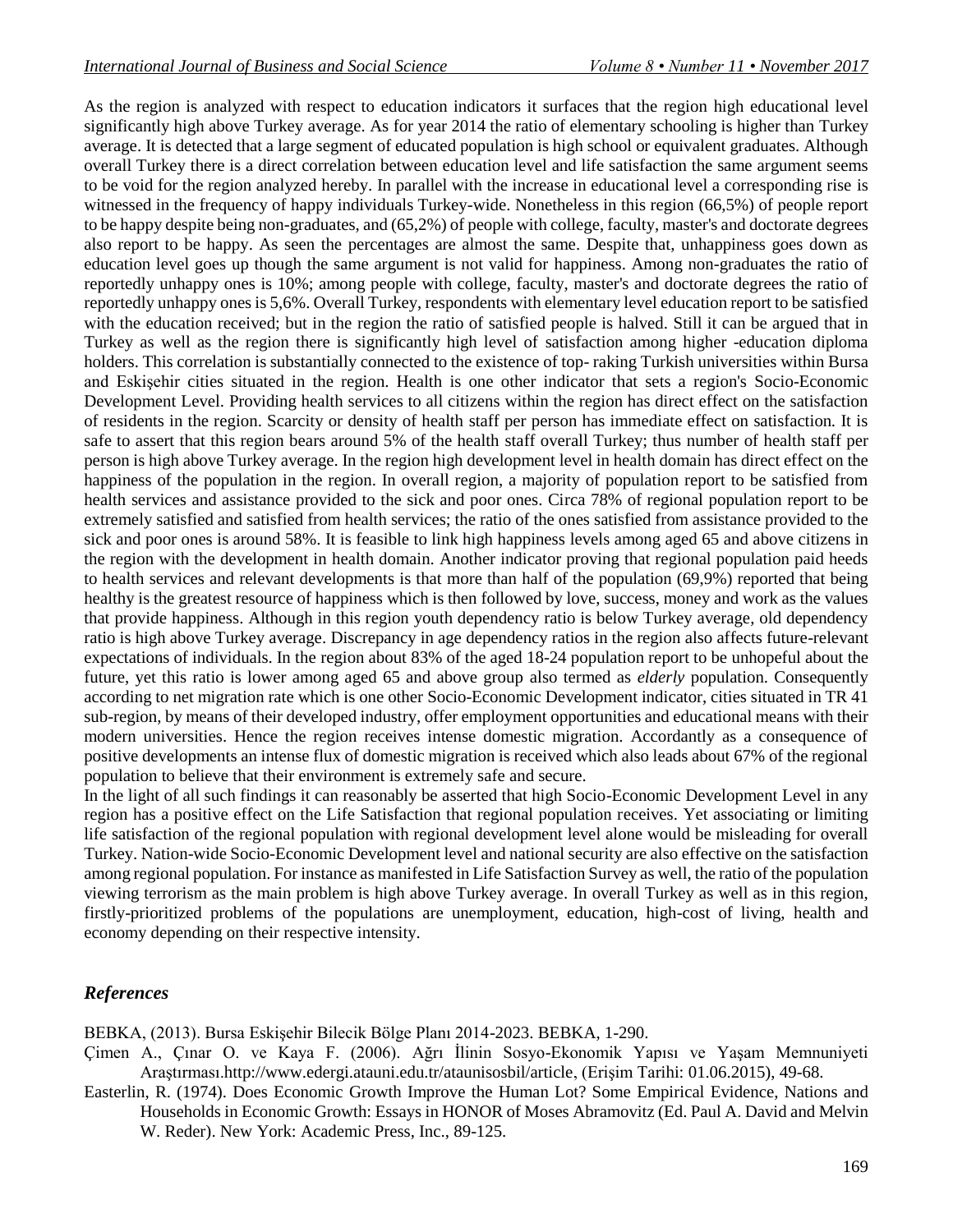- Gilman R. E., Huebner S. and Laughlin J. E. (2000). A First Study of the Multidimensional Students' Life Satisfaction Scale with Adolescents. Social Indicators Research, 52, 135-160.
- Jan M. and Masood T. (2008). An Assessment of Life Satisfaction Among Women. Stud. Home Comm. Sci., 2 (1), 33-42.
- Kahneman D., Krueger, A. B., Schkade, D., Shwarz, N. and Stone A. A. (2006). Would You Be Happier If You Were Richer? A Focusing Illusion. Science, Vol. 312, 1908-1910.
- Kalkınma Bakanlığı, (2013). İllerin ve Bölgelerin Sosyo-Ekonomik Gelişmişlik Sıralaması Araştırması(SEGE-2011), T.C. Kalkınma Bakanlığı, Ankara, 1-98.
- Korkmaz M., Germir H. N. Yücel A. S. ve Gürkan, A. (2015). Yaşam Memnuniyeti Üzerine Etkili Olan Sosyo Demografik Bileşenler Üzerine Bir Analiz. Uluslararası Hakemli Psikiyatri ve Psikoloji Araştırmaları Dergisi, 3 (2), 78-111.
- Kutlar, A., Işık, T. T. ve Torun, P. (2013), Kadının Yaşam Memnuniyetini Etkileyen Faktörler: Adıyaman, Isparta, Kocaeli Örneği. C.Ü. İktisadi ve İdari Bilimler Dergisi, 2 (14), 145-159.
- Schyns, P. (2002). Wealth of Nations, Individual Income and Life Satisfaction on 42 Countries: A Multilevel Approach. Social Indicators Research, Vol. 60, No. 1/3, 5-40.
- Stevenson, B. and Wolfers, J. (2008). Economic Growth and Subjective Well-Being: Reassessing the Easterly in Paradox. Brookings Papers on Economic Activity, Spring, 1-102.
- Stutzer A. ve Frey, Bruno S. (2012). Recent Developments in the Economics of Happiness: A Selective Overview, IZA DP No. 7078, December.

Şeker, M. (2009), Mutluluk Ekonomisi, [www.journals.istanbul.edu.tr/iusoskon/article1 15-134.](http://www.journals.istanbul.edu.tr/iusoskon/article1%2015-134)

- TÜİK (2014). Yaşam Memnuniyeti Araştırması, Türkiye İstatistik Kurumu Yayını, Haziran, Ankara,1-394.
- TÜİK, Resmi Web Sitesi, İstatistik Veri Tabanı.
- TÜİK, Resmi Web Sitesi, Yaşam Memnuniyeti Veri Tabanı.

\_\_\_\_\_\_\_\_\_\_\_\_\_\_\_\_\_\_\_\_\_(2003). Quality of Life in New Zealand's Eight Largest Cities, http://www.qualityoflifeproject.govt.nz/pdfs/Quality of Life 2003.pdf, (Erisim Tarihi: 01.07.2015),1-172.



**Source:** BEBKA, 2013: 1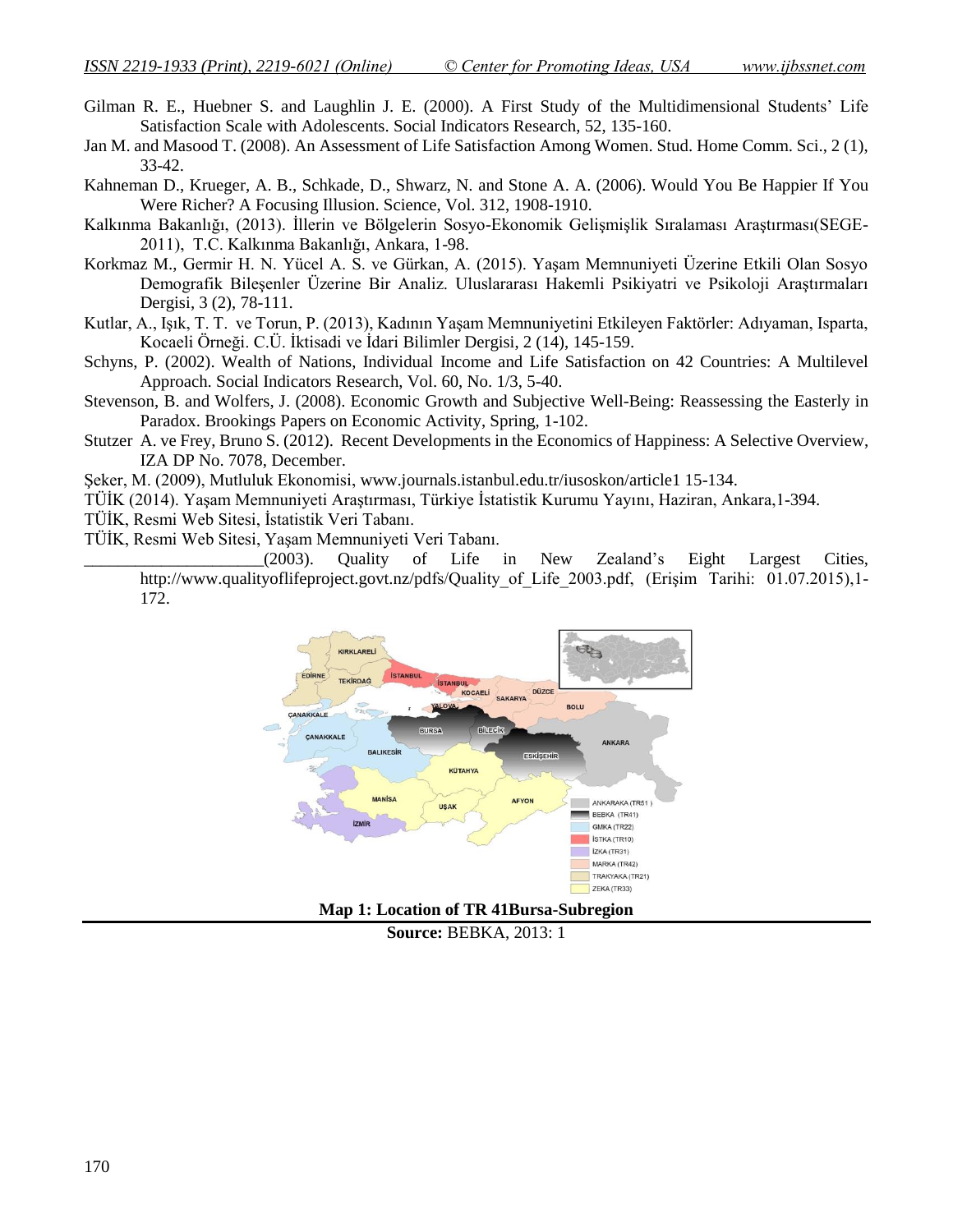$\overline{a}$ 

# **Table 1: The List of Indicators and Variables Employed in SEGE-2011 Survey INDICATORS VARIABLES**

| INDICATORS                                                                | VARIADLES                                                                                                                                                                                                                                                                                                                                                                                                                                                                                                                                                                                                                                                                                                                                                                                                                                                       |
|---------------------------------------------------------------------------|-----------------------------------------------------------------------------------------------------------------------------------------------------------------------------------------------------------------------------------------------------------------------------------------------------------------------------------------------------------------------------------------------------------------------------------------------------------------------------------------------------------------------------------------------------------------------------------------------------------------------------------------------------------------------------------------------------------------------------------------------------------------------------------------------------------------------------------------------------------------|
|                                                                           | <b>Population Density</b><br>Age Specific Fertility Rate (15-49 age)<br><b>Demographic Indicators</b> Young dependant population rate (0-14age)<br><b>Net Migration Rate</b><br><b>Urbanization Ratio</b>                                                                                                                                                                                                                                                                                                                                                                                                                                                                                                                                                                                                                                                       |
| <b>Employment Indicators</b>                                              | <b>Unemployment Ratio</b><br>Laborforce Participation Ratio<br>Ratio of Working age population (15-64 age) by total population ratio<br>Ratio of Manufacturing Industry Employment by Insured Employment Ratio<br>Ratio of Active Workers insured by Social Security by total population ratio<br>Average daily income<br>Average daily income-women<br><b>Employment Ratio</b>                                                                                                                                                                                                                                                                                                                                                                                                                                                                                 |
| <b>Education indicators</b>                                               | Literate Population's Ratio<br>Ratio of Literate women population total women population ratio<br>General Secondary Education Net Schooling Ratio<br>Vocational and Technical High Schools<br>YGS Average Success Ratio of the City<br>Ratio of college or faculty graduate population by 22+ age population's ratio                                                                                                                                                                                                                                                                                                                                                                                                                                                                                                                                            |
| <b>Health indicators</b>                                                  | Hospital bed number per one hundred-thousand people<br>Physician number per ten thousand people<br>Dentist number per ten thousand people<br>Drugstore number per ten thousand people<br>Ratio of green card holders by city population                                                                                                                                                                                                                                                                                                                                                                                                                                                                                                                                                                                                                         |
| <b>Competitive and</b><br><b>Innovative Capacity</b><br><b>Indicators</b> | Share of city exportation by overall Turkey<br>Exportation figure per person<br>Share of manufacturing industry workplaces within Turkey<br>Manufacturing Industry registered workplace ratio<br>Manufacturing Industry per person electricity consumption<br>Share of organized industry zone manufacturing site parcels within Turkey<br>Share of small industry site workplace numbers within Turkey<br>Number of Foreign Capital firms per ten thousand people<br>Brand Patent application per one hundred thousand people<br>Brand Patent application number per one hundred thousand people<br>Ratio of master and doctorate population by age 30+ population<br>Agricultural production value per rural population<br>Turkey share of tourism investment-management and municipality certified bed number<br>Turkey share of incentive certified amounts |
| <b>Financial Indicators</b>                                               | Turkey share of bank credits in the city<br>Turkey share of savings deposit in the city<br>Bank deposit ratio per person<br>Active personal customer number<br>Active Corporate customer number in Internet banking per thousand people<br>Budget incomes per person<br>Turkey share of city tax revenues                                                                                                                                                                                                                                                                                                                                                                                                                                                                                                                                                       |
| <b>Accessibility Indicators</b>                                           | Countryside asphalt -concrete village road ratio<br>City's distance to the nearest airport<br>Wideband membership number per household<br>GSM membership number per person<br>City's load-km values as per highways and state ways<br>Surface Ratio of total railway line                                                                                                                                                                                                                                                                                                                                                                                                                                                                                                                                                                                       |
| <b>Life Quality</b>                                                       | Mall gross rentable site Ratio per one thousand people<br>Ratio of municipality population that is served by sewage network by total ratio of municipality<br>House Electricity consumption per person<br>Number of private autos per ten thousand people<br>Average sulphur dioxide (SO2) value<br>Average particular material value (smoke)<br>Ratio of non insured population by total population<br>Number of inmates admitted to Penal Institution per one hundred thousand people<br>Number of suicides per one hundred thousand people                                                                                                                                                                                                                                                                                                                   |

**Source:** Ministry of Development, SEGE-2011, 2013, Ankara, 21-23.

| <b>YEAR</b> | Turkev                                                    | <b>TR41</b> | <b>Bursa</b> | <b>Eskisehir</b> | <b>Bilecik</b> | TR41/Turkey |
|-------------|-----------------------------------------------------------|-------------|--------------|------------------|----------------|-------------|
| 1999        | 110.645.883   6.506.073   4.603.113   1.331.760   571.200 |             |              |                  |                | 5.89        |
| 2000        | 118.789.113   7.013.695   5.015.684   1.424.621   573.390 |             |              |                  |                | 5,9         |
| 2001        | 109.885.336   6.638.934   4.601.273   1.512.280           |             |              |                  | 525.281        | 6.04        |

 **Source:** TSI Official Website, Labor force Statistics Database, National Accounts Database

#### **Table 3: Per Person GDP Indicators in TR41 Sub region, 1999-2001 (Current Prices from 1987)**

| <b>YEAR</b> | Turkev | <b>TR41</b>                                                                   | Bursa | Eskisehir | <b>Bilecik</b> | TR41/Türkiye |
|-------------|--------|-------------------------------------------------------------------------------|-------|-----------|----------------|--------------|
| 1999        |        | 1.203.124.428  1.436.282.144  1.381.862.648  1.431.121.456  1.495.862.329     |       |           |                | 119,38       |
| 2000        |        | 1.846.747.873   2.173.135.320   2.192.464.441   2.115.951.500   2.210.990.018 |       |           |                | 117,67       |
| 2001        |        | 2.600.082.172   3.070.415.188   3.037.058.089   3.043.596.777   3.130.590.698 |       |           |                | 118,09       |
|             |        |                                                                               |       |           |                |              |

 **Source:** TSI Official Website, Labor force Statistics Database, National Accounts Database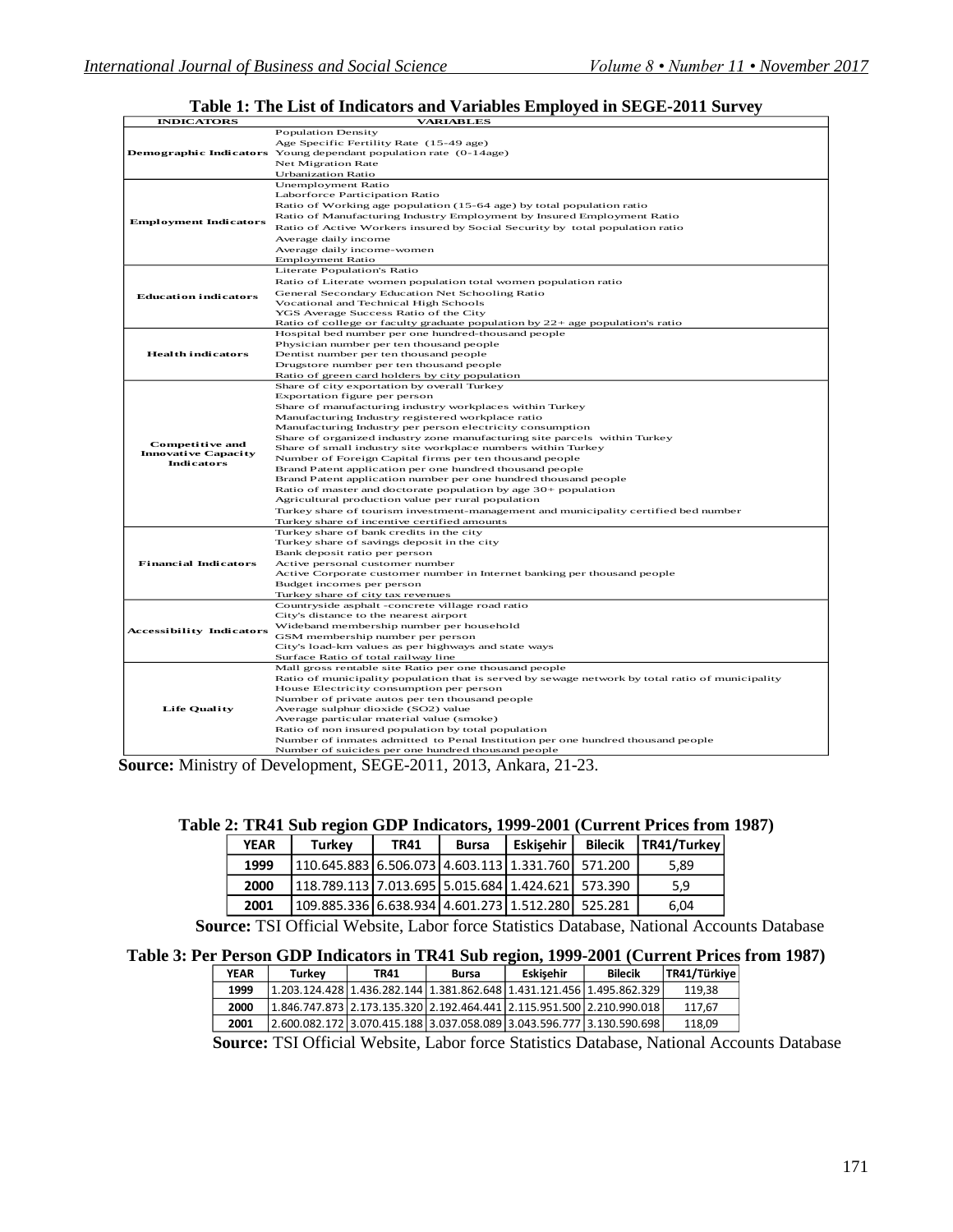| <b>Sectors</b>     | <b>Turkey</b> | <b>TR41</b> | Share of the region<br>within Turkey |
|--------------------|---------------|-------------|--------------------------------------|
| <b>Agriculture</b> | 9,0           | 5,6         | 62,2                                 |
| Industry           | 27,5          | 41,1        | 149,5                                |
| <b>Services</b>    | 63,5          | 53,4        | 84.1                                 |

|  | Table 4: Sectoral Distribution of TR41 Sub region's Gross Added-value (%) |  |  |  |  |
|--|---------------------------------------------------------------------------|--|--|--|--|
|  |                                                                           |  |  |  |  |

 **Source:** TSI Official Website, National Accounts Database

#### **Table 5: The Region and Cities with respect to Labor force Indicators (2013-2014)**

|                       | Laborforce<br>Participation<br>Ratio | Unemployment<br>Ratio | Employment<br>Ratio |
|-----------------------|--------------------------------------|-----------------------|---------------------|
| <b>Turkey (2014)</b>  | 50,5                                 | 9,9                   | 45,5                |
| TR41 (2014)           | 49.3                                 | 6,2                   | 46.3                |
| <b>Bursa (2013)</b>   | 51,4                                 | 6,6                   | 48.0                |
| Eskisehir (2013)      | 46.9                                 | 8.5                   | 42.9                |
| <b>Bilecik (2013)</b> | 51,6                                 | 6,5                   | 48,2                |
| $\sim$<br>max         | $\sim$ contracts<br>$\sqrt{ }$       | $\sim$ $\sim$ $\sim$  | <b>TTT</b> 1        |

 **Source:** TSI Official Regional Statistics Website

#### **Table 6: Progress of Labor force Participation, Employment and Unemployment Ratios in Turkey and in TR41 sub region with respect to gender (2014-%)**

|               | Gender      | Laborforce<br><b>Participation Ratio</b> | Unemployment<br>Ratio | Employment<br>Ratio |
|---------------|-------------|------------------------------------------|-----------------------|---------------------|
| <b>Turkey</b> | <b>Male</b> | 71,3                                     | 9,0                   | 64,8                |
|               | Female      | 30,3                                     | 11.9                  | 26,7                |
| <b>TR41</b>   | <b>Male</b> | 70,0                                     | 5,0                   | 66,5                |
|               | Female      | 28.9                                     | 9,0                   | 26,3                |

 **Source:** TSI Official Website, Labor force Statistics Database.

#### **Table 7: Sectoral Distribution of Employment in TR41 Sub region and in Turkey**

| <b>Sector</b>       | Turkey | <b>TR41</b> |  |
|---------------------|--------|-------------|--|
| <b>Total (.000)</b> | 25.433 | 1.333       |  |
| Agriculture (.000   | 54.570 | 143         |  |
| Industry. (.000)    | 7.227  | 577         |  |
| Service (.000)      | 13.235 | 612         |  |
| Agriculture (%)     | 21.1   | 10.7        |  |
| Industry (%)        | 27,9   | 43,3        |  |
| Service (%)         | 51,0   | 45,9        |  |

 **Source:** TSI Official Regional Statistics Website

#### **Table 8: Labor force Participation Ratio in TR41 Sub region and in Turkey with respect to Age Groups (2014)**

|         | <b>Total</b> | <b>Total Women</b> | $15 - 24$     | 25-34 | 35-54 | $55 -$       |
|---------|--------------|--------------------|---------------|-------|-------|--------------|
| 'Turkey | 50.5         | 30,3               | ົ<br><u>_</u> | 42.6  | 36.4  | 11 F<br>ں, ا |
| TR41    | 49,3         | 28.9               | 24<br>- 1.4   | 42.4  | 33,0  | 6.8          |

 **Source:** TSI Official Regional Statistics Website

#### **Table 9: Labor force Participation Ratio TR41 sub region and in Turkey with respect to Age Groups (2014)**

|             | 14014) |                    |           |       |       |       |  |
|-------------|--------|--------------------|-----------|-------|-------|-------|--|
|             | Total  | <b>Total Women</b> | $15 - 24$ | 25-34 | 35-54 | $55+$ |  |
| Turkey      | 50,5   | 71 2<br>د. ا       | 54.0      | 92,7  | 88,0  | 35,7  |  |
| <b>TR41</b> | 49.3   | 70.0               | 51.0      | 94.1  | 86.   | 28.2  |  |

 **Source:** TSI Official Regional Statistics Website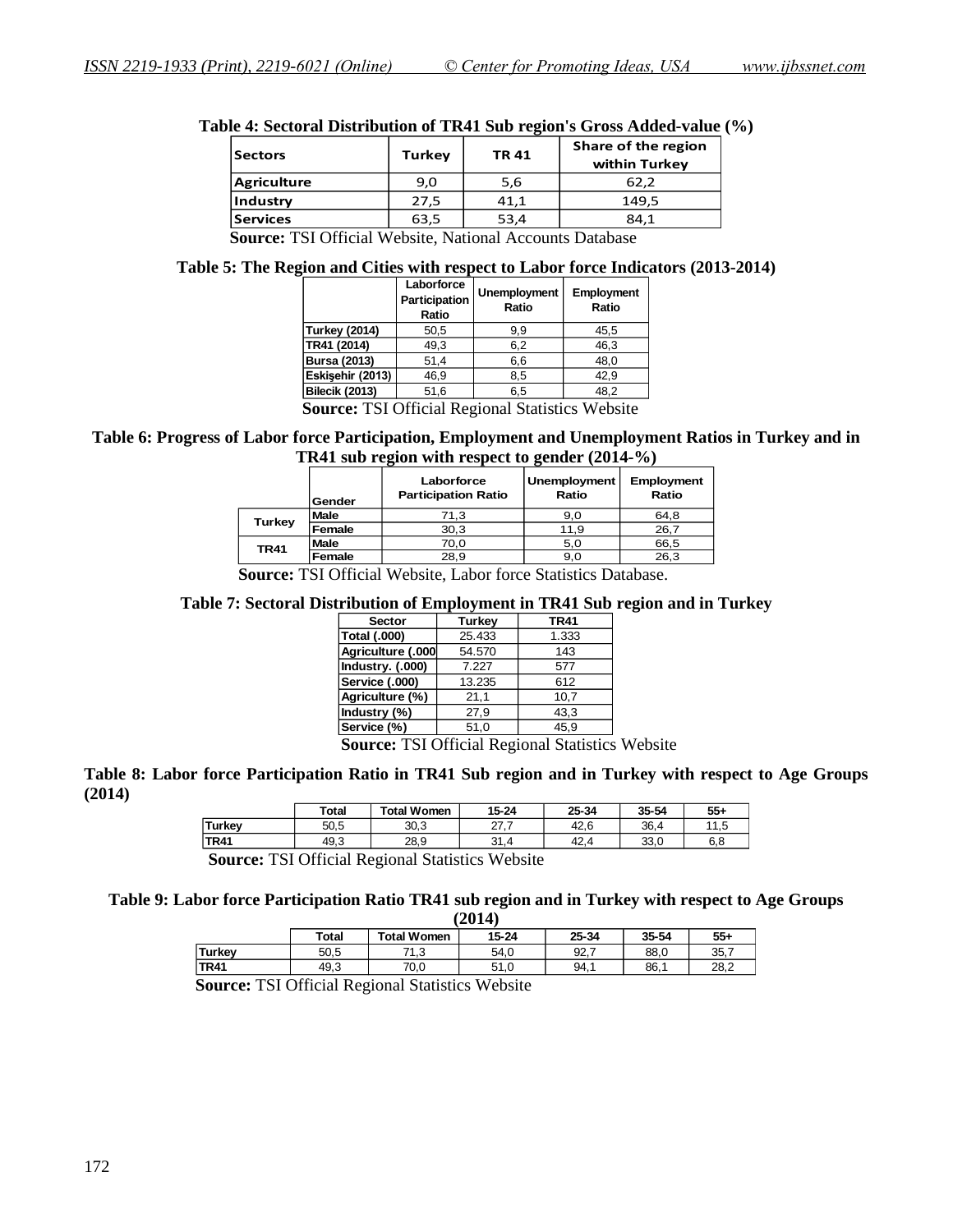| <b>Sectors</b>                                                    | Turkev  | <b>TR41</b> | <b>Bursa</b> | <b>Bilecik</b> | Eskisehir |
|-------------------------------------------------------------------|---------|-------------|--------------|----------------|-----------|
| <b>Mining and Quarrying</b>                                       | 2.410   | 215         | 68           | 106            | 41        |
| <b>Manufacturing</b>                                              | 272.482 | 17.945      | 14.787       | 2.570          | 588       |
| <b>Electricity, Gas and Water</b>                                 | 4.206   | 152         | 81           | 46             | 25        |
| Construction                                                      | 35.749  | 1.761       | 1.302        | 417            | 42        |
| Wholesale and retail trade                                        | 867.890 | 45.445      | 33.277       | 10.384         | 1.784     |
| Hotel restaurant and coffeeshop                                   | 174.199 | 10.363      | 7.627        | 2.152          | 584       |
| <b>Transportation, Storing and Communication</b>                  | 270.517 | 16.057      | 11.010       | 3.796          | 1.251     |
| <b>Activities of financial mediators</b>                          | 14.303  | 675         | 481          | 148            | 46        |
| <b>Real estate rental and business activities</b>                 | 95.971  | 5.154       | 3.783        | 1.214          | 157       |
| <b>Education</b>                                                  | 6.695   | 409         | 296          | 99             | 14        |
| <b>Health works and social services</b>                           | 33.383  | 1.712       | 1.221        | 432            | 59        |
| Miscellaneous social, communal and personal service<br>activities | 80.386  | 4.345       | 3.169        | 978            | 198       |

#### **Table 10: Local Unit Number with respect to Economic Activity Parts in Turkey and in the Region (2002)**

 **Source:** TSI Official Website, Industry Statistics Database

#### **Table 11: Employment with respect to Economic Activity Sectors in Turkey and in the Region (2002)**

| <b>Sectors</b>                                   | Turkey    | <b>TR41</b> | <b>Bursa</b> | <b>Bilecik</b> | Eskisehir |
|--------------------------------------------------|-----------|-------------|--------------|----------------|-----------|
| <b>Mining and Quarrying</b>                      | 77.027    | 4.636       | 1.231        | 2.886          | 519       |
| <b>Manufacturing</b>                             | 2.183.286 | 211.607     | 170.867      | 30.182         | 10.558    |
| <b>Electricity, Gas and Water</b>                | 96.430    | 4.717       | 3.388        | 1.083          | 246       |
| Construction                                     | 224.874   | 6.980       | 5.313        | 1.505          | 162       |
| Wholesale and retail trade                       | 1.876.525 | 97.953      | 72.770       | 21.492         | 3.691     |
| Hotel restaurant and coffeeshop                  | 545.167   | 26.598      | 20.001       | 5.293          | 1.304     |
| <b>Transportation, Storing and Communication</b> | 612.814   | 29.821      | 20.361       | 7.262          | 2.198     |
| <b>Activities of financial mediators</b>         | 183.169   | 5.614       | 4.023        | 1.313          | 278       |
| Real estate rental and business activities       | 339.502   | 15.772      | 12.396       | 2.908          | 468       |
| <b>Education</b>                                 | 79.129    | 4.919       | 3.728        | 1.067          | 124       |
| <b>Health works and social services</b>          | 101.193   | 4.484       | 3.062        | 1.304          | 118       |
| activities                                       | 177.924   | 9.215       | 6.691        | 2.090          | 434       |

 **Source**: TSI Official Website, Industry Statistics Database

#### **Table 12: Development of Exportation in the Region (2010-2013) (1000 US Dollars)**

|        | Years | <b>Turkey</b>                             | TR41      | <b>Bursa</b> | <b>Eskisehir</b> | <b>Bilecik</b> |
|--------|-------|-------------------------------------------|-----------|--------------|------------------|----------------|
|        | 2013  | 151.802.637                               | 9.837.333 | 8.927.814    | 829.423          | 80.095         |
|        | 2012  | 152.461.737 12.140.330                    |           | 11.123.307   | 924.830          | 92.193         |
|        | 2011  | 134.906.869 12.514.514 11.692.298         |           |              | 766.925          | 55.290         |
|        | 2010  | 113.883.219 11.357.185                    |           | 10.676.160   | 633.981          | 47.044         |
| $\sim$ |       | $\sim$ $\sim$ $\sim$ $\sim$ $\sim$ $\sim$ |           |              |                  |                |

 **Source:** TSI Official Website, Foreign Trade Statistics Database

#### **Table 13: Development of Importation in the Region (2010-2013) (1000 US Dollars)**

| Years | <b>Turkey</b>                         | <b>TR41</b> | <b>Bursa</b> | <b>Eskisehir</b> | <b>Bilecik</b> |
|-------|---------------------------------------|-------------|--------------|------------------|----------------|
| 2013  | 251.661.250                           | 8.841.827   | 7.975.064    | 739.408          | 127.355        |
| 2012  | 236.545.141   11.110.357   10.316.105 |             |              | 645.143          | 149.110        |
| 2011  | 240.841.676 12.707.262 11.913.636     |             |              | 627.502          | 166.124        |
| 2010  | 185.544.332 10.598.012 9.850.882      |             |              | 615.408          | 131.722        |
|       |                                       |             |              |                  |                |

 **Source:** TSI Official Website, Foreign Trade Statistics Database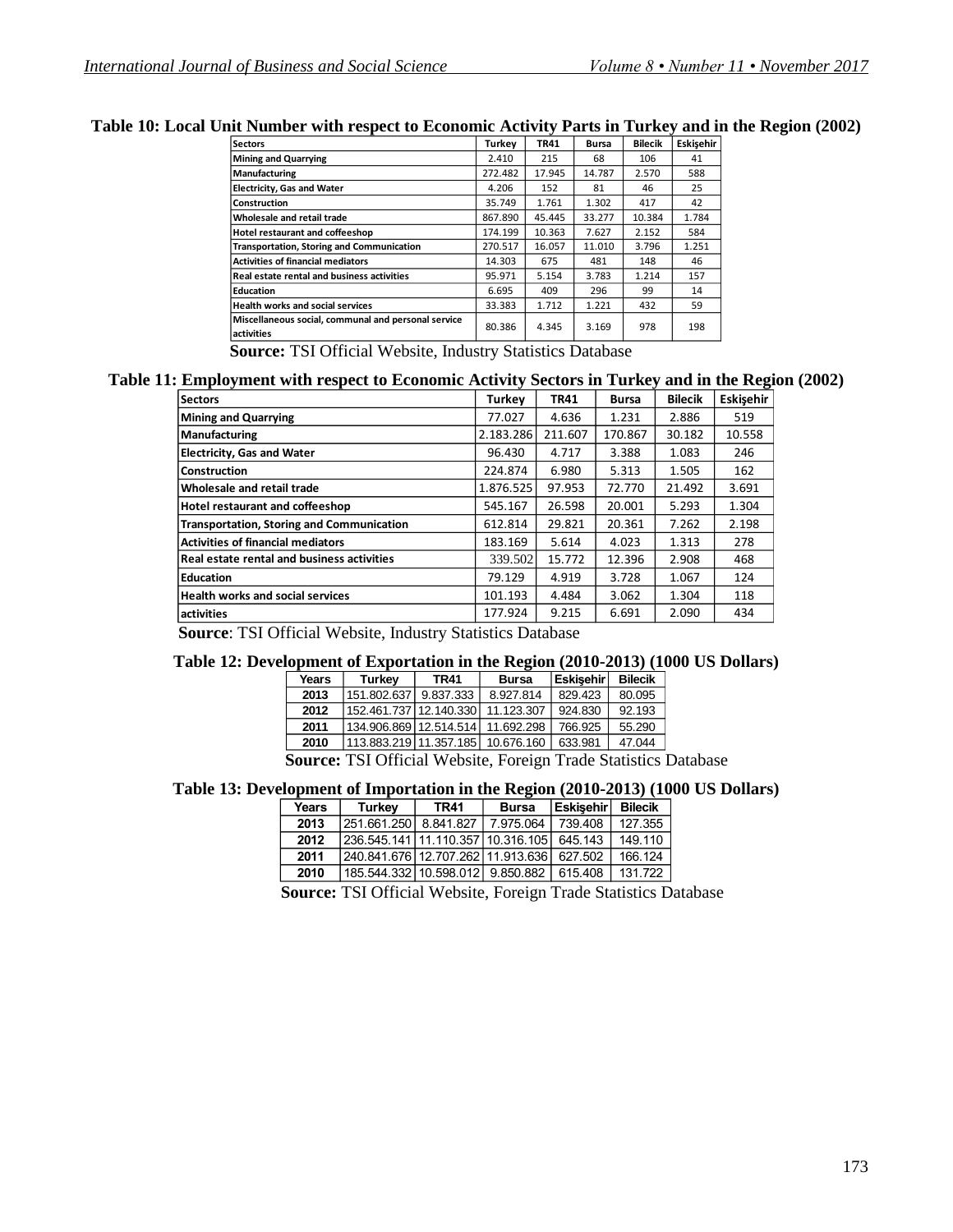|                  |       |        |              |                                 | Subdistrict/Vil |
|------------------|-------|--------|--------------|---------------------------------|-----------------|
| Region           | Years | Gender | <b>Total</b> | <b>City and District center</b> | lage            |
|                  |       | Total  | 76.667.864   | 70.034.413                      | 6.633.451       |
|                  | 2012  | Male   | 38.473.360   | 35.135.795                      | 3.337.565       |
| Turkey           |       | Female | 38.194.504   | 34.898.618                      | 3.295.886       |
|                  |       | Total  | 77.695.904   | 71.286.182                      | 6.407.722       |
|                  | 2014  | Male   | 38.984.302   | 35.755.990                      | 3.228.312       |
|                  |       | Female | 38.711.602   | 35.530.192                      | 3.181.410       |
|                  |       | Total  | 3.682.037    | 3.267.264                       | 414.243         |
| TR41-            | 2012  | Male   | 1.843.043    | 1.637.127                       | 205.916         |
| <b>Bursa Sub</b> |       | Female | 1.838.994    | 1.630.667                       | 208.327         |
| region           |       | Total  | 3.804.784    | 3.763.368                       | 46.416          |
|                  | 2014  | Male   | 1.908.648    | 1.885.597                       | 23.051          |
|                  |       | Female | 1.901.136    | 1.877.771                       | 23.365          |
|                  | 2012  | Total  | 2.740.970    | 2.740.950                       |                 |
|                  |       | Male   | 1.371.914    | 1.351.914                       |                 |
|                  |       | Female | 1.369.056    | 1.369.056                       |                 |
| <b>Bursa</b>     | 2014  | Total  | 2.787.539    | 2.587.539                       |                 |
|                  |       | Male   | 1.394.715    | 1.394.715                       |                 |
|                  |       | Female | 1.392.824    | 1.392.824                       |                 |
|                  |       | Total  | 799.724      | 799.724                         |                 |
|                  | 2012  | Male   | 399.189      | 399.189                         |                 |
| Eskişehir        |       | Female | 400.525      | 400.525                         |                 |
|                  |       | Total  | 812.320      | 812.320                         |                 |
|                  | 2014  | Male   | 405.253      | 405.253                         |                 |
|                  |       | Female | 407.067      | 407.067                         |                 |
|                  |       | Total  | 208.888      | 160.798                         | 48.090          |
|                  | 2012  | Male   | 108.793      | 85.000                          | 23.793          |
|                  |       | Female | 100.095      | 75.798                          | 24.297          |
| <b>Bilecik</b>   |       | Total  | 209.925      | 85.629                          | 49.416          |
|                  | 2014  | Male   | 108.680      | 77.880                          | 23.051          |
|                  |       | Female | 101.245      | 49.416                          | 23.365          |

**Table 14: Population of the Region with respect to Location (2012-2014)**

 **Source:** TSI Official Regional Statistics Website

**Table 15: Population Density with respect to the Region and Cities (2010-2014)**

| Years | Turkey | <b>TR41</b> | <b>Bursa</b> | Eskisehir | <b>Bilecik</b> |
|-------|--------|-------------|--------------|-----------|----------------|
| 2014  | 101    | 133         | 267          | 59        | 49             |
| 2013  | 100    | 131         | 263          | 58        | 49             |
| 2012  | 98     | 129         | 258          | 57        | 47             |
| 2011  | 97     | 127         | 254          | 56        | 47             |
| 2010  | 96     | 126         | 250          | 55        | ロつ             |

**Source: TSI Official Regional Statistics Website** 

| <b>Region</b>  | 0-14 age                        |                   |        | 15-65 age   65 + age   Total Age Dependency Ratio   Old Dependency Ratio   Young Dependency Ratio |      |      |
|----------------|---------------------------------|-------------------|--------|---------------------------------------------------------------------------------------------------|------|------|
| <b>Turkey</b>  | 18.862.430 52.640.512 6.192.962 |                   |        | 47.6                                                                                              | 11,8 | 35,8 |
| <b>TR41</b>    | 802.073                         | 2.676.288 331.423 |        | 42.4                                                                                              | 12.4 | 30,0 |
| <b>Bursa</b>   | 615.921                         | 1.945.824 225.794 |        | 43.3                                                                                              | 11.6 | 31,7 |
| Eskisehir      | 146.187                         | 5.882.837         | 83.296 | 39.4                                                                                              | 14.3 | 25.0 |
| <b>Bilecik</b> | 39.965                          | 147.627           | 22.333 | 42.2                                                                                              | 15,1 | 27.0 |

 **Source:** TSI Official Regional Statistics Website

| <b>Education Level</b>    | Türkiye | TR41- Bursa Alt Bölgesi |
|---------------------------|---------|-------------------------|
| illiterate                | 3,94    | 3,02                    |
| <b>Illiterate and non</b> | 6,67    | 3,67                    |
| graduates                 |         |                         |
| Elemantary school or      | 20,82   | 19,79                   |
| school or equivalent      |         |                         |
| Secondary school or       | 4,92    | 6.02                    |
| equivalent graduates      |         |                         |
| High school or            | 21,68   | 24,42                   |
| equivalent graduates      |         |                         |
| <b>College or Faculty</b> | 12,03   | 12,65                   |
| graduates                 |         |                         |
|                           |         |                         |

 **Source:** TSI Official Regional Statistics Website

#### **Table 18: Number of Health Staff with respect to their Employment Fields (2013)**

| <b>NAME OF</b><br><b>THE REGION</b> | Specialist | General<br>Participationer | Assistant<br>Physician | <b>Total Number of</b><br><b>Physicians</b> | <b>Dentists</b> | Pharmacists | Health<br><b>Officers</b> | <b>Nurses</b> | <b>Midwives</b> |
|-------------------------------------|------------|----------------------------|------------------------|---------------------------------------------|-----------------|-------------|---------------------------|---------------|-----------------|
| <b>Turkey</b>                       | 73886      | 38572                      | 21317                  | 133775                                      | 22295           | 27012       | 134488                    | 139544        | 53427           |
| TR 41-Bursa,<br>Eskisehir,          | 3512       | 1854                       | 756                    | 6122                                        | 1043            | 1347        | 6370                      | 7654          | 2792            |

 **Source:** TSI Official Website, Health Statistics Database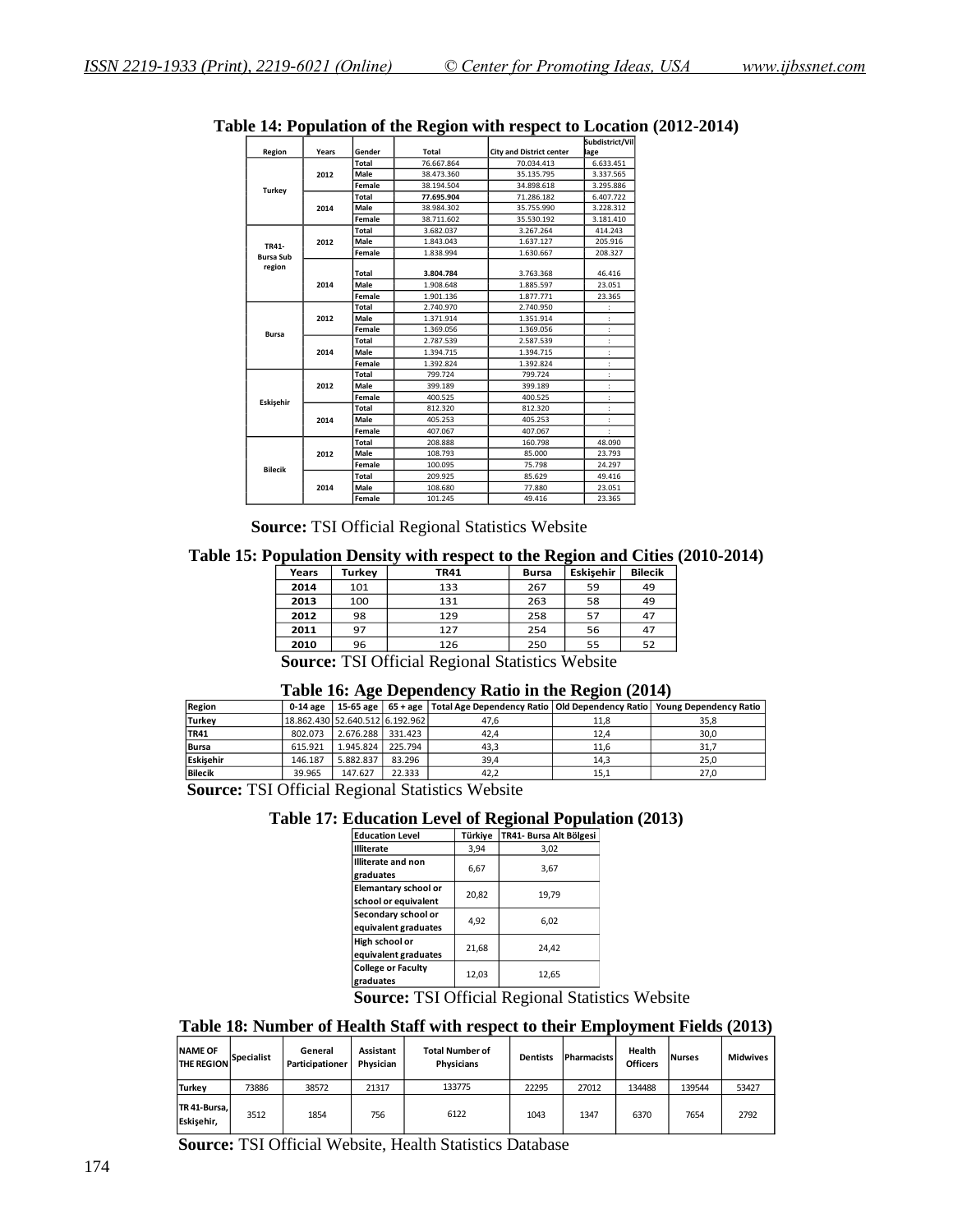| Name of<br>the<br>region | Total<br>population                                                                                                                                                                                                                                                    | <b>Received</b><br>migration | Given<br>migration | <b>Net</b><br>migration | <b>Net</b><br>migration<br>rate |
|--------------------------|------------------------------------------------------------------------------------------------------------------------------------------------------------------------------------------------------------------------------------------------------------------------|------------------------------|--------------------|-------------------------|---------------------------------|
| Turkey                   | 77.695.904                                                                                                                                                                                                                                                             | 2.681.275                    | 2.681.275          |                         | 0,0                             |
| TR 41                    | 3.809.784                                                                                                                                                                                                                                                              | 118.511                      | 94.895             | 23.616                  | 6,2                             |
| <b>Bursa</b>             | 2.787.539                                                                                                                                                                                                                                                              | 80.717                       | 65.027             | 15.690                  | 5,6                             |
| Eskisehir                | 812.320                                                                                                                                                                                                                                                                | 35.927                       | 28.329             | 7.650                   | 9,8                             |
| <b>Bilecik</b>           | 209.925                                                                                                                                                                                                                                                                | 10.090                       | 10.114             | $-24$                   | $-0,1$                          |
| $\blacksquare$           | $T(T) \cap T(T')$ $T(T)$ $T(T)$ $T(T)$ $T(T)$ $T(T)$ $T(T)$ $T(T)$ $T(T)$ $T(T)$ $T(T)$ $T(T)$ $T(T)$ $T(T)$ $T(T)$ $T(T)$ $T(T)$ $T(T)$ $T(T)$ $T(T)$ $T(T)$ $T(T)$ $T(T)$ $T(T)$ $T(T)$ $T(T)$ $T(T)$ $T(T)$ $T(T)$ $T(T)$ $T(T)$ $T(T)$ $T(T)$ $T(T)$ $T(T)$ $T(T)$ |                              |                    |                         |                                 |

**Table 19: Migration Mobility of Regions and Cities (2013-2014 Period)**

 **Source:** TSI Official Website, Migration Statistics Database

### **Table 20: Life Satisfaction with respect to General Happiness Level in Turkey (2014)**

| <b>Level of happiness Extremely happy</b> |      | <b>Happy</b> |      |      | Avarege   Unhappy   Extremely unhaapy |
|-------------------------------------------|------|--------------|------|------|---------------------------------------|
| Total                                     | o. 1 | 48.1         | 32.1 | 8.9  | 2.8                                   |
| Female                                    | 8.5  | 51.9         | 29.2 | 7.6  | 2.8                                   |
| Male                                      | '.b  | 44.4         | 34.9 | 10.2 | 2.9                                   |

 **Source:** TSI Official Website, Life Satisfaction Database

|  |  |  |  |  | Table 21: Happiness Level with respect to Region and Cities (2013) |
|--|--|--|--|--|--------------------------------------------------------------------|
|--|--|--|--|--|--------------------------------------------------------------------|

| Level of happiness Extremely happy |      | <b>Happy</b> |      |     | Avarege   Unhappy   Extremely unhaapy |
|------------------------------------|------|--------------|------|-----|---------------------------------------|
| <b>TR41</b>                        | 9.0  | 53.4         | 29,6 | 6,8 |                                       |
| <b>Bursa</b>                       | 11.7 | 49.4         | 30,0 | ر., | - 0                                   |
| Eskisehir                          |      | 55.2         | 30.7 | 7.5 | 1,8                                   |
| Bilecik                            | 7 Q  | 55.6         | 28.0 | 5.3 | 0.5                                   |

 **Source:** TSI Official Website, Life Satisfaction Database

#### **Table 22: Meeting of Household Income the Individuals' Needs**

|                                                                                                                      | <b>Very Easy</b> | Easy | Average | Hard | <b>Very Hard</b> |  |  |  |
|----------------------------------------------------------------------------------------------------------------------|------------------|------|---------|------|------------------|--|--|--|
| <b>Turkey</b>                                                                                                        | 1,8              | 12,2 | 37,1    | 31,8 | 17,1             |  |  |  |
| <b>TR41</b>                                                                                                          | 1,9              | 14,4 | 39,9    | 33,0 | 10,8             |  |  |  |
| <b>Bursa</b>                                                                                                         | 1,2              | 12,4 | 39,7    | 33,1 | 13,5             |  |  |  |
| Eskisehir                                                                                                            | 2,5              | 14,3 | 39,0    | 33,3 | 10,9             |  |  |  |
| <b>Bilecik</b>                                                                                                       | 1.9              | 16,6 | 41,1    | 32,5 | 8,0              |  |  |  |
| $\mathcal{C}$ THE OCCUPATION $\mathcal{C}$ is the set of $\mathcal{C}$ and $\mathcal{C}$ is the set of $\mathcal{C}$ |                  |      |         |      |                  |  |  |  |

 **Source:** TSI Official Website, Life Satisfaction Database

#### **Table 23: Individuals' Satisfaction Level from their Household Income**

|                | <b>Very Easy</b> | Easy | Average | Hard | <b>Very Hard</b> |
|----------------|------------------|------|---------|------|------------------|
| Turkey         | 1,9              | 42,0 | 20,1    | 29,0 | 7,0              |
| <b>TR41</b>    | 1,5              | 44,9 | 23,1    | 26,8 | 3,7              |
| <b>Bursa</b>   | 2,0              | 44,4 | 22,0    | 26,9 | 4,8              |
| Eskisehir      | 1,6              | 41,2 | 26,7    | 26,6 | 3,8              |
| <b>Bilecik</b> | 0,9              | 49,2 | 20,6    | 26,8 | 2,5              |

 **Source:** TSI Official Website, Life Satisfaction Database.

#### **Table 24: General Happiness Level of Individuals with Respect Household Income Groups**

|                | 0-1080TL     |      |                   | 1081-1550 TL |      | 1551-2170 TL |      | 2171-3180 TL |                                             |      | 3181 TL + |     |      |      |                                       |
|----------------|--------------|------|-------------------|--------------|------|--------------|------|--------------|---------------------------------------------|------|-----------|-----|------|------|---------------------------------------|
|                | <b>Happy</b> |      | Average   Unhappy | Happy        |      |              |      |              | Average Unhappy Happy Average Unhappy Happy |      |           |     |      |      | Average Unhappy Happy Average Unhappy |
| <b>Turkey</b>  | 54,8         | 30.0 | 15,3              | 58,4         | 31.5 | 10.1         | 60,1 | 31.3         | 8.6                                         | 62,1 | 30,8      | 1.1 | 67.4 | 26,8 | 5,8                                   |
| TR 41          | 58,0         | 30,7 | 11,3              | 63,4         | 28,8 | 7,9          | 61,0 | 31,4         | 7,6                                         | 66,9 | 28,0      | 5,1 | 70.2 | 25,8 | 4,0                                   |
| <b>Bursa</b>   | 57,5         | 29,8 | 12,7              | 59.5         | 31,9 | 8,7          | 62,9 | 29,6         | 7,5                                         | 62,8 | 31,4      | 5,8 | 70,1 | 24,6 | 5,3                                   |
| Eskisehir      | 56.6         | 29.9 | 13,5              | 67.7         | 23.2 | 9,1          | 57,8 | 31,9         | 10.3                                        | 65,8 | 28,8      | 5.4 | 73,8 | 23,4 | 2,8                                   |
| <b>Bilecik</b> | 59,8         | 32,5 | 7.7               | 63,0         | 31,2 | 5,8          | 62,4 | 32,7         | 4,9                                         | 72.1 | 23,8      | 4.1 | 66,8 | 29,5 | 3,8                                   |

 **Source:** TSI Official Website, Life Satisfaction Database.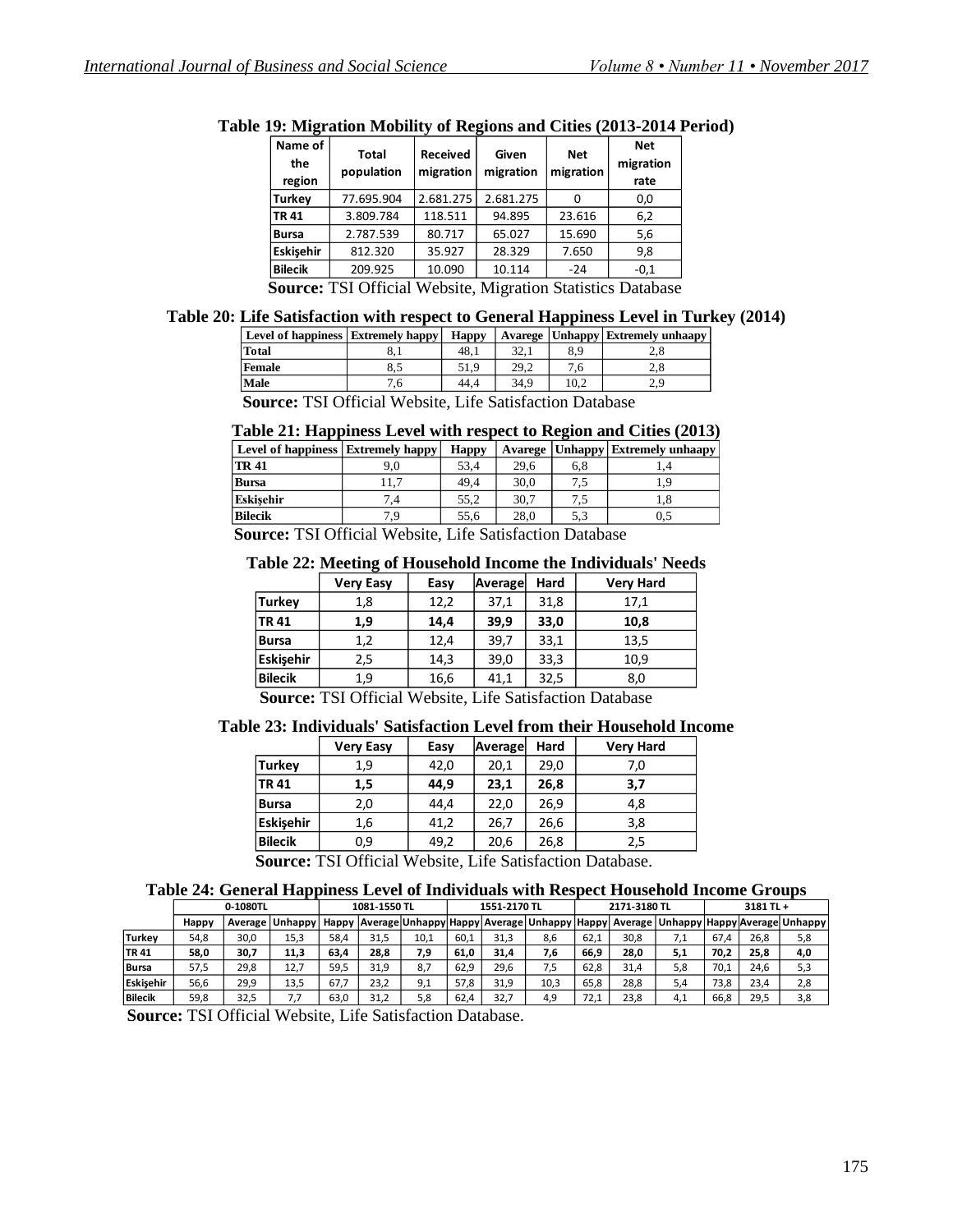|               |                |         |         | . .           |         |                |                  |         |                |                 |         |                |
|---------------|----------------|---------|---------|---------------|---------|----------------|------------------|---------|----------------|-----------------|---------|----------------|
|               | Male (married) |         |         | Male (single) |         |                | Female (married) |         |                | Female (single) |         |                |
|               | <b>Happy</b>   | Average | Jnhappy | <b>Happy</b>  | Average | <b>Unhappy</b> | <b>Happy</b>     | Average | <b>Unhappy</b> | <b>Happy</b>    | Average | <b>Unhappy</b> |
| <b>Turkey</b> | 57.6           | 31.0    | 11.1    | 52.1          | 34,3    | 13,7           | 64.4             | 27.7    | 7.9            | 55.2            | 30,6    | 14,2           |
| <b>TR41</b>   | 61,4           | 30,1    | 8,6     | 55,4          | 34.2    | 10,4           | 68.3             | 26.0    | 5,8            | 58.4            | 32,3    | 9,4            |
| Bursa         | 61,5           | 29,0    | 9,5     | 54,2          | 35,9    | 9,9            | 64.1             | 28.6    | 7.4            | 58,9            | 30,2    | 10,9           |
| Eskisehir     | 63,1           | 28,3    | 8,6     | 52.5          | 33,2    | 14,3           | 70.9             | 23,1    | 6.0            | 55.4            | 32,0    | 12,6           |
| Bilecik       | 59.6           | 32,9    | 7,6     | 59,4          | 33,4    | 7,1            | 69,8             | 26,3    | 4.0            | 60,8            | 34,6    | 4,6            |
|               |                |         |         |               |         |                |                  |         |                |                 |         |                |

#### **Table 25: General Happiness Level with respect to Marital Status and Gender**

 **Source:** TSI Official Website, Life Satisfaction Database

#### **Table 26: General Happiness Level of Individuals with respect to Educational Level**

|                | <b>Non-Graduates</b> |      |      | <b>Elementary School</b> |      | Elemantary/Secondary<br><b>Education or Vocational</b><br><b>Secondary School</b>                                               |      |      | <b>High School/Vocational</b><br>end Technical High<br>School |      |      | <b>College Faculty,</b><br>University, Master,<br><b>Doctorate</b> |      |      |                |
|----------------|----------------------|------|------|--------------------------|------|---------------------------------------------------------------------------------------------------------------------------------|------|------|---------------------------------------------------------------|------|------|--------------------------------------------------------------------|------|------|----------------|
|                |                      |      |      |                          |      | Happy   Average   Unhappy   Happy   Average   Unhappy   Happy   Average   Unhappy   Happy   Average   Unhappy   Happy   Average |      |      |                                                               |      |      |                                                                    |      |      | <b>Unhappy</b> |
| Turkey         | 59.8                 | 24.4 | 15.8 | 57.3                     | 31.9 | 10.8                                                                                                                            | 58,4 | 21.9 | 9.7                                                           | 59.8 | 31.2 | 9,0                                                                | 62.5 | 29,5 | 8,0            |
| <b>TR 41</b>   | 66.5                 | 23.5 | 10,0 | 62.3                     | 28.8 | 8,8                                                                                                                             | 58.8 | 31.9 | 9,2                                                           | 61.4 | 32.1 | 6.4                                                                | 65.2 | 29.3 | 5,6            |
| <b>Bursa</b>   | 64.7                 | 21.9 | 13.4 | 58.2                     | 31,6 | 10.2                                                                                                                            | 62,7 | 29.8 | 7.4                                                           | 61.4 | 31.9 | 6.7                                                                | 63,9 | 29.3 | 6,8            |
| Eskisehir      | 67.5                 | 22.1 | 10.4 | 65.0                     | 25.5 | 9,4                                                                                                                             | 57.8 | 28.1 | 14.1                                                          | 61.7 | 30,5 | 7.8                                                                | 60.6 | 31.9 | 7,6            |
| <b>Bilecik</b> | 67.3                 | 26.4 | 6,2  | 63.8                     | 29,3 | 6,9                                                                                                                             | 56.0 | 37.7 | 6,2                                                           | 61.2 | 34.0 | 4,8                                                                | 71,1 | 26.6 | 2,3            |
|                |                      |      |      |                          |      |                                                                                                                                 |      |      |                                                               |      |      |                                                                    |      |      |                |

 **Source:** TSI Official Website, Life Satisfaction Database

#### **Table 27: With respect to Educational Level the Satisfaction Level Individuals' Received**

|                | <b>Elementary School</b> |         |                | <b>Elemantary/Secondary or</b><br><b>Vocational Secondary School</b> |         |                | <b>High School/Vocational and</b><br><b>Technical High School</b> |         |                | <b>College Faculty University</b><br><b>Master, Doctarate</b> |         |         |
|----------------|--------------------------|---------|----------------|----------------------------------------------------------------------|---------|----------------|-------------------------------------------------------------------|---------|----------------|---------------------------------------------------------------|---------|---------|
|                | <b>Happy</b>             | Average | <b>Unhappy</b> | <b>Happy</b>                                                         | Average | <b>Unhappy</b> | <b>Happy</b>                                                      | Average | <b>Unhappy</b> | <b>Happy</b>                                                  | Average | Unhappy |
| Turkey         | 56,2                     | 13,1    | 30,7           | 60,3                                                                 | 13,8    | 25,9           | 64,8                                                              | 13,9    | 21,3           | 73,4                                                          | 12,4    | 14,3    |
| <b>TR41</b>    | 49,6                     | 18,0    | 32,4           | 60,1                                                                 | 16,1    | 23,7           | 66,4                                                              | 15,5    | 18,1           | 75,0                                                          | 11,5    | 13,5    |
| Bursa          | 53,5                     | 11,6    | 34,9           | 65.2                                                                 | 11,4    | 23,4           | 66,2                                                              | 11,6    | 22,1           | 75,5                                                          | 10,8    | 13,6    |
| Eskisehir      | 34,4                     | 27,6    | 38             | 46.7                                                                 | 26,5    | 26,7           | 59,3                                                              | 21,6    | 19,1           | 71,9                                                          | 14,2    | 13,9    |
| <b>Bilecik</b> | 60,9                     | 14.7    | 24.4           | 68,5                                                                 | 10.4    | 21.1           | 73,6                                                              | 13,3    | 13,1           | 77,5                                                          | 9,6     | 12,9    |

 **Source:** TSI Official Website, Life Satisfaction Database

#### **Table 28: General Happiness Level of the Individuals with respect to Registration to Social Security Institute**

|                |                                                                                                         | <b>SGK Registered</b> |         | <b>Not Registered</b> |         |                |  |  |  |  |
|----------------|---------------------------------------------------------------------------------------------------------|-----------------------|---------|-----------------------|---------|----------------|--|--|--|--|
|                | Happy                                                                                                   | Average               | Unhappy | Happy                 | Average | <b>Unhappy</b> |  |  |  |  |
| <b>Turkey</b>  | 60,8                                                                                                    | 30,3                  | 8,9     | 50,9                  | 30,1    | 19,1           |  |  |  |  |
| <b>TR41</b>    | 63,4                                                                                                    | 29,2                  | 7,4     | 49,3                  | 34,7    | 15,9           |  |  |  |  |
| <b>Bursa</b>   | 62,2                                                                                                    | 29,8                  | 8,0     | 51,6                  | 31,3    | 17,1           |  |  |  |  |
| Eskisehir      | 63,5                                                                                                    | 27,7                  | 8,7     | 47,3                  | 32,1    | 20,5           |  |  |  |  |
| <b>Bilecik</b> | 64,5                                                                                                    | 30,0                  | 5,5     | 49,1                  | 40,8    | 10,1           |  |  |  |  |
| $\mathbf{C}$   | <b>THE OCCUPATION</b> $\mathbf{I}$ is the $\mathbf{C}$ of $\mathbf{C}$ and $\mathbf{C}$ is $\mathbf{C}$ |                       |         |                       |         |                |  |  |  |  |

 **Source:** TSI Official Website, Life Satisfaction Database

#### **Table 29: Satisfaction Level Gained from Provided Services by Social Security Institute**

|             | <b>Extremely satisfied   Satisfied   Average  </b> |      |     | <b>Not Satisfield</b> | Not satisfield at all No Comment |      |
|-------------|----------------------------------------------------|------|-----|-----------------------|----------------------------------|------|
| Turkey      | 3,8                                                | 65,8 | 8,3 |                       | 1,9                              | 12,5 |
| <b>TR41</b> | 2,0                                                | 66,3 | 6,5 | 6,4                   | 1,6                              | 17,3 |
| Bursa       | 3,9                                                | 72,6 | 6,5 | 8,2                   | 2.0                              | 6,8  |
| Eskisehir   | 1.0                                                | 49,2 |     | 6,0                   | 1,6                              | 34,5 |
| Bilecik     |                                                    | 77,1 | 5,3 | 4,9                   | 1,1                              | 10,6 |

 **Source:** TSI Official Website, Life Satisfaction Database

#### **Table30: Satisfaction Level received from Health Services**

|                | <b>Extremely Satisfied   Satisfied   Average  </b> |      |      | <b>Not Satisfied</b> | <b>Not Satisfied at All</b> |
|----------------|----------------------------------------------------|------|------|----------------------|-----------------------------|
| Türkiye        | 5,9                                                | 68,8 | 10,6 | 12,2                 | 2,5                         |
| <b>TR41</b>    | 4,8                                                | 73,3 | 9,2  | 11,2                 | 1,5                         |
| <b>Bursa</b>   | 6,6                                                | 70,7 | 9,2  | 11,7                 | 1,9                         |
| Eskisehir      | 3,8                                                | 71,7 | 9,8  | 13,2                 | 1,5                         |
| <b>Bilecik</b> | 3,9                                                | 77,6 | 8.7  | 8,7                  | 1.1                         |

 **Source:** TSI Official Website, Life Satisfaction Database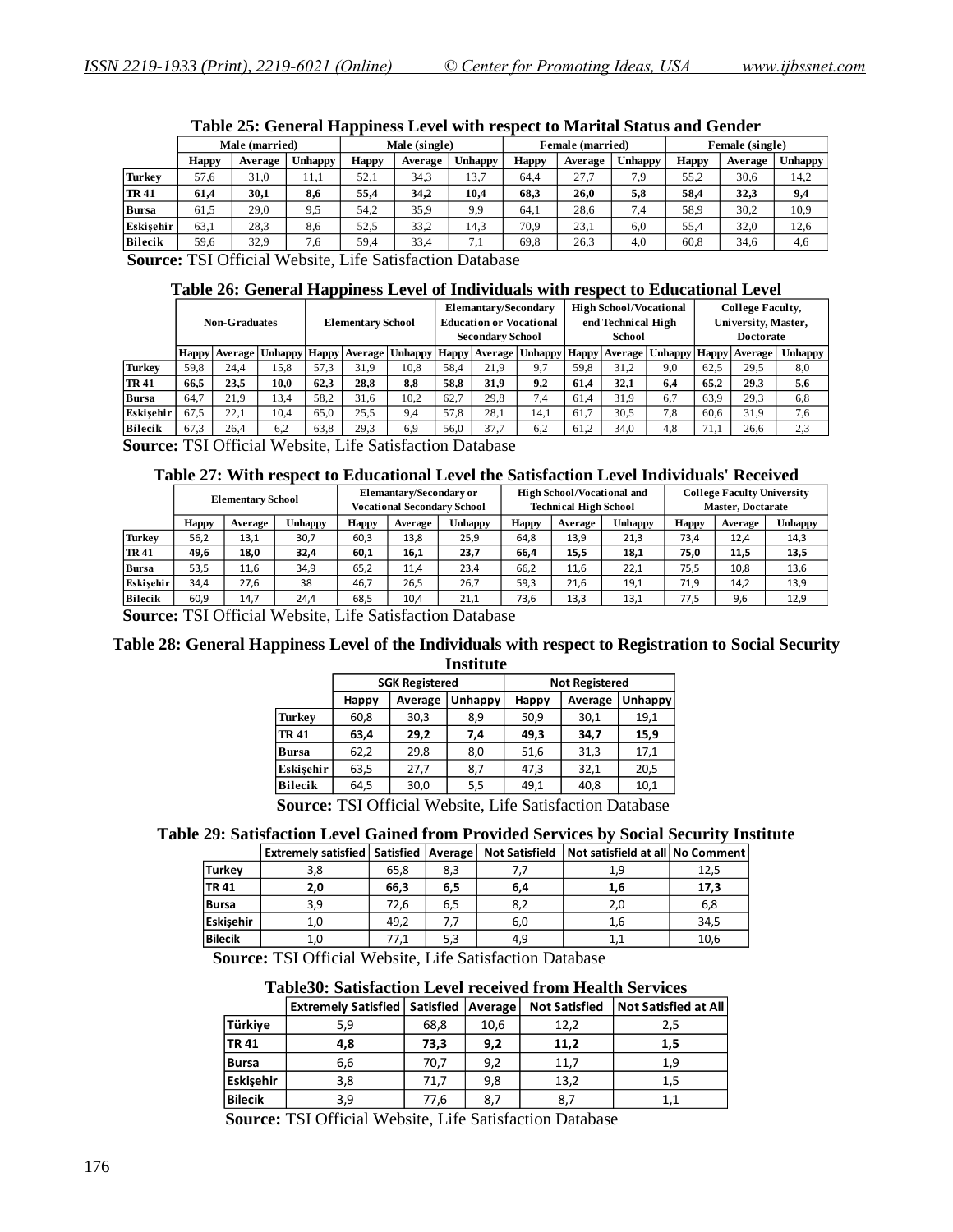|                                                               | Satisfield |     | <b>Average Not Satisfied</b> | No Comment No Service |     |  |  |  |  |
|---------------------------------------------------------------|------------|-----|------------------------------|-----------------------|-----|--|--|--|--|
| <b>Turkey</b>                                                 | 53,3       | 7,8 | 15,6                         | 20.9                  | 2,4 |  |  |  |  |
| <b>TR41</b>                                                   | 57,7       | 6,8 | 12,2                         | 22,2                  | 1,1 |  |  |  |  |
| Bursa                                                         | 62,5       | 6,1 | 13,1                         | 17,4                  |     |  |  |  |  |
| Eskisehir                                                     | 45,8       | 7,3 | 11.1                         | 34.4                  | 1.4 |  |  |  |  |
| <b>Bilecik</b>                                                | 64,8       | 7,1 | 12,3                         | 14,9                  | 0,9 |  |  |  |  |
| <b>Course</b> TVI Official Website Life Setisfection Detabase |            |     |                              |                       |     |  |  |  |  |

**Table31: Satisfaction Level received from Assistance Service provided to the Sick and Poor Ones**

 **Source:** TSI Official Website, Life Satisfaction Database

#### **Table 32: Satisfaction level people gain from their Work**

|               | <b>Extremely Satisfied Satisfied</b> |      |         | Average   Not satisfied | <b>Not satisfied at All</b> |
|---------------|--------------------------------------|------|---------|-------------------------|-----------------------------|
| <b>Turkey</b> |                                      | 72,8 | 10,1    | 9,6                     | 1.5                         |
| <b>TR41</b>   | 4,2                                  | 78,4 | 8,8     | 7.7                     | 0,7                         |
| <b>Bursa</b>  | 3,4                                  | 79.4 | 7,8     | 8,2                     |                             |
| Eskisehir     | 6,6                                  | 73.4 | 9,6     | 9.4                     |                             |
| Bilecik       | 2.7                                  | 82,5 | 9,1     | 5,6                     |                             |
| $\sim$        |                                      |      | $    -$ | $-$                     |                             |

 **Source:** TSI Official Website, Life Satisfaction Database

**Table 33: Issues defined as Problems by Employees**

|               | <b>Admin Issues</b> | Wage<br>Wage       |                | Work | <b>Timely Payment</b> | <b>Missing</b> |
|---------------|---------------------|--------------------|----------------|------|-----------------------|----------------|
|               |                     | <b>Differences</b> | <b>Amounts</b> |      |                       | Payments       |
| <b>Turkey</b> | 12,4                | 21,7               | 26,8           | 19,7 | 8,6                   | 5,9            |
| TR 41         | 12,6                | 21,9               | 29,8           | 19,9 | 7.5                   | 4,3            |
| Bursa         | 11,3                | 21,0               | 28,3           | 17,8 | 7.9                   | 5,2            |
| Eskisehir     | 13,4                | 16,9               | 27,5           | 23,0 | 8,2                   | 4,2            |
| Bursa         | 13,0                | 27,7               | 33,7           | 18,9 | 6,4                   | 3,4            |

 **Source:** TSI Official Website, Life Satisfaction Database

#### **Table 34: Distribution of Individuals as Happiness Resources**

|               | All Family | <b>Self</b> | <b>Kids</b> | Mom/Dad | <b>Relatives</b> | Grand children   Spouse   Others |     |     |
|---------------|------------|-------------|-------------|---------|------------------|----------------------------------|-----|-----|
| <b>Turkey</b> | 73,0       | 2,5         | 12,9        | 2,9     | 0,8              | 1,7                              | 5,2 | 1,1 |
| <b>TR41</b>   | 73,2       | 1,8         | 13,4        | 2,9     | 1,1              | 1,9                              | 5,0 | 0,7 |
| <b>Bursa</b>  | 71,8       | 2,0         | 13,4        | 2,9     | 0,8              | 2,2                              | 6,0 | 0,9 |
| Eskisehir     | 74,0       | 2,2         | 12,6        | 2,0     | 1,3              | 1,9                              | 5,0 | 1,0 |
| Bilecik       | 73,9       | 1,2         | 14,3        | 3,7     | 1,2              | 1,5                              | 3,9 | 0,3 |

 **Source:** TSI Official Website, Life Satisfaction Database

**Table 35: Values as Happiness Resources**

|                | <b>Success</b> | <b>Work</b> | <b>Health</b> | Love                               | <b>Money</b> | Other |
|----------------|----------------|-------------|---------------|------------------------------------|--------------|-------|
| <b>Turkey</b>  | 8,6            | 2,3         | 68,0          | 15,2                               | 4,1          | 1,8   |
| <b>TR41</b>    | 9,6            | 1,7         | 69,9          | 14,1                               | 4,1          | 0,7   |
| <b>Bursa</b>   | 10,0           | 1,9         | 67,6          | 15,8                               | 3,7          | 1,0   |
| Eskisehir      | 9,9            | 1,7         | 69,2          | 13,4                               | 5,3          | 0,6   |
| <b>Bilecik</b> | 8,8            | 1,5         | 73,0          | 13,0                               | 3,3          | 0,4   |
|                |                |             |               | $\alpha$ mator inti reace $\alpha$ |              |       |

 **Source:** TSI Official Website, Life Satisfaction Database

|                | Table 50: Hope Level for the Future          |      |      |                            |  |  |  |  |  |
|----------------|----------------------------------------------|------|------|----------------------------|--|--|--|--|--|
|                | <b>Extremely Hopeful   Hopeful Unhopeful</b> |      |      | <b>Not Hopefull at All</b> |  |  |  |  |  |
| <b>Turkey</b>  | 6,5                                          | 70,5 | 16,7 | 6,3                        |  |  |  |  |  |
| <b>TR 41</b>   | 5,9                                          | 72,5 | 17,2 | 4.4                        |  |  |  |  |  |
| <b>Bursa</b>   | 8,2                                          | 70,6 | 15,8 | 2,6                        |  |  |  |  |  |
| Eskisehir      | 4,6                                          | 67,9 | 22,3 | 5,5                        |  |  |  |  |  |
| <b>Bilecik</b> | 5,0                                          | 78,9 | 13,5 | 5,2                        |  |  |  |  |  |

**Table 36: Hope I Hope Level for the Future** 

 **Source:** TSI Official Website, Life Satisfaction Database